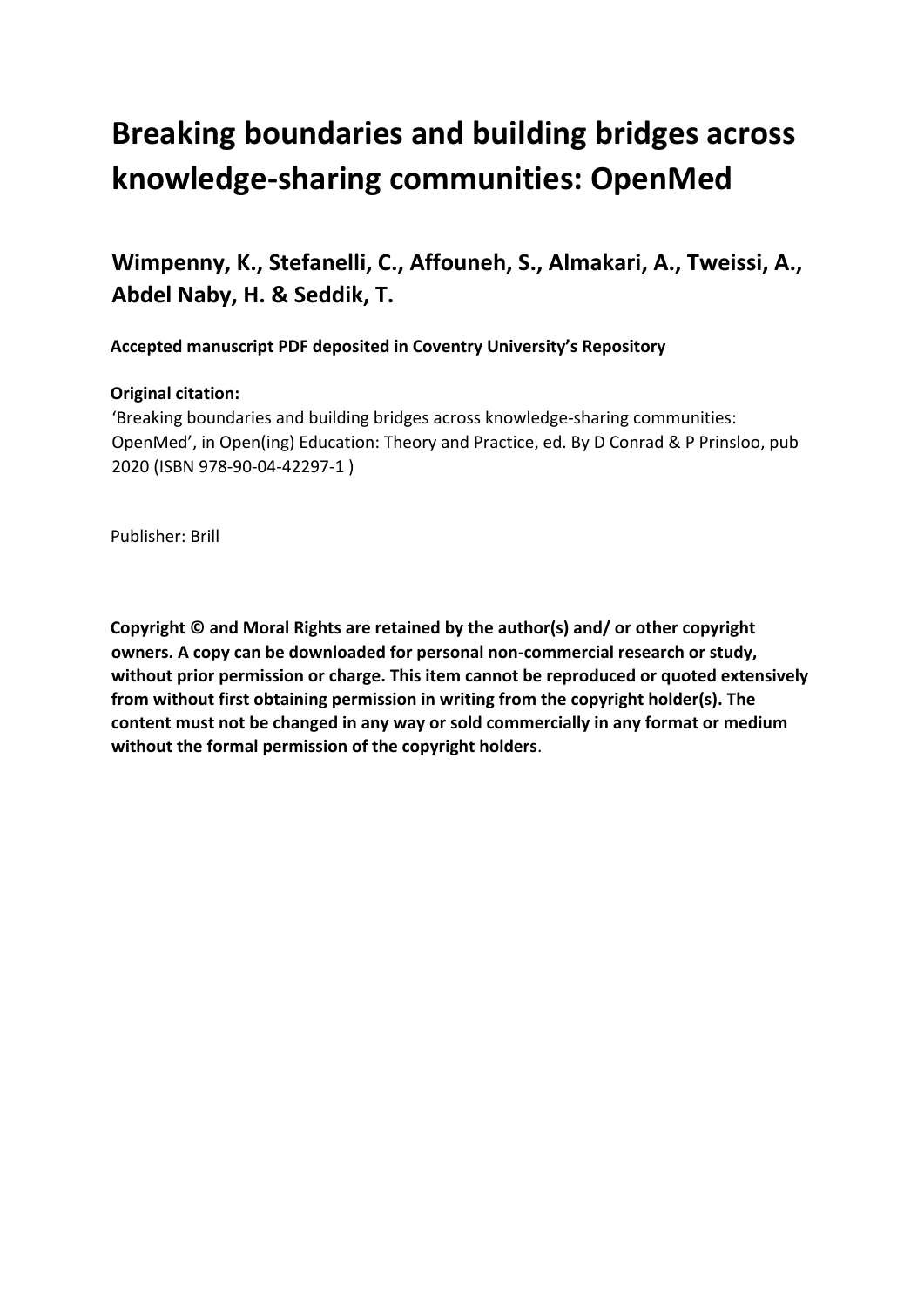## **Breaking Boundaries and Building Bridges Across Knowledge-sharing Communities: OpenMed**

 *Heba Abdel Naby, and Seddik Tawfik Katherine Wimpenny, Cristina Stefanelli, Saida Affouneh, Ahmed Almakari, Adiy Tweissi,* 

 The idea of breaking boundaries and building bridges that expand the opportunities for any citizen to benefit from universities as a source of knowledge, without having to become a fee-paying student, has beenis a core element of Open Education Practices (OEP) in the context countries (https://openmedproject.eu). This international cooperation project<sup>1</sup> involveds five partners from Europe and nine from the South-Mediterranean (S-M) region (Morocco, and other S-M countries, can join as community partners in the adoption of strategies and channels that embrace the principles of openness and reusability within the context of higher education (HE). of OpenMed; Opening up education in South-Mediterranean Palestine, Egypt and Jordan). It focuseds on how universities from the designated countries,

 OEP's two fundamental concepts are that learners (i) have free and open access to knowledge; and (ii) can adapt and re-use existing teaching and learning resources, which are in the public domain, or have been released under an intellectual property license, allowing free reuse or adaptation by others (Weller, 2014).

 Using openly available teaching resources enables educators to introduce learners to new forms of learning where they can also be involved in collaborating on compiling course material and resources (Petrovic-Dzerdz & Trepanier, 2018). In addition, learners can benefit through skill development in digital fluency, pedagogies for participative-teaching techniques, the understanding of processes for appropriate licensing of OER and where to house them, and in the strengthening of international collaboration and connectivity (Affouneh et al., 2018; El Hassan, 2013).

 It follows then, that, openness in HE teaching and learning should be commonplace practice for the equal and democratic access to knowledge. Such openness includes the

l

<sup>&</sup>lt;sup>1</sup> OpenMed is co-funded by the Erasmus + Capacity-building in Higher Education programme of the European Union (October 2015 - October 2018)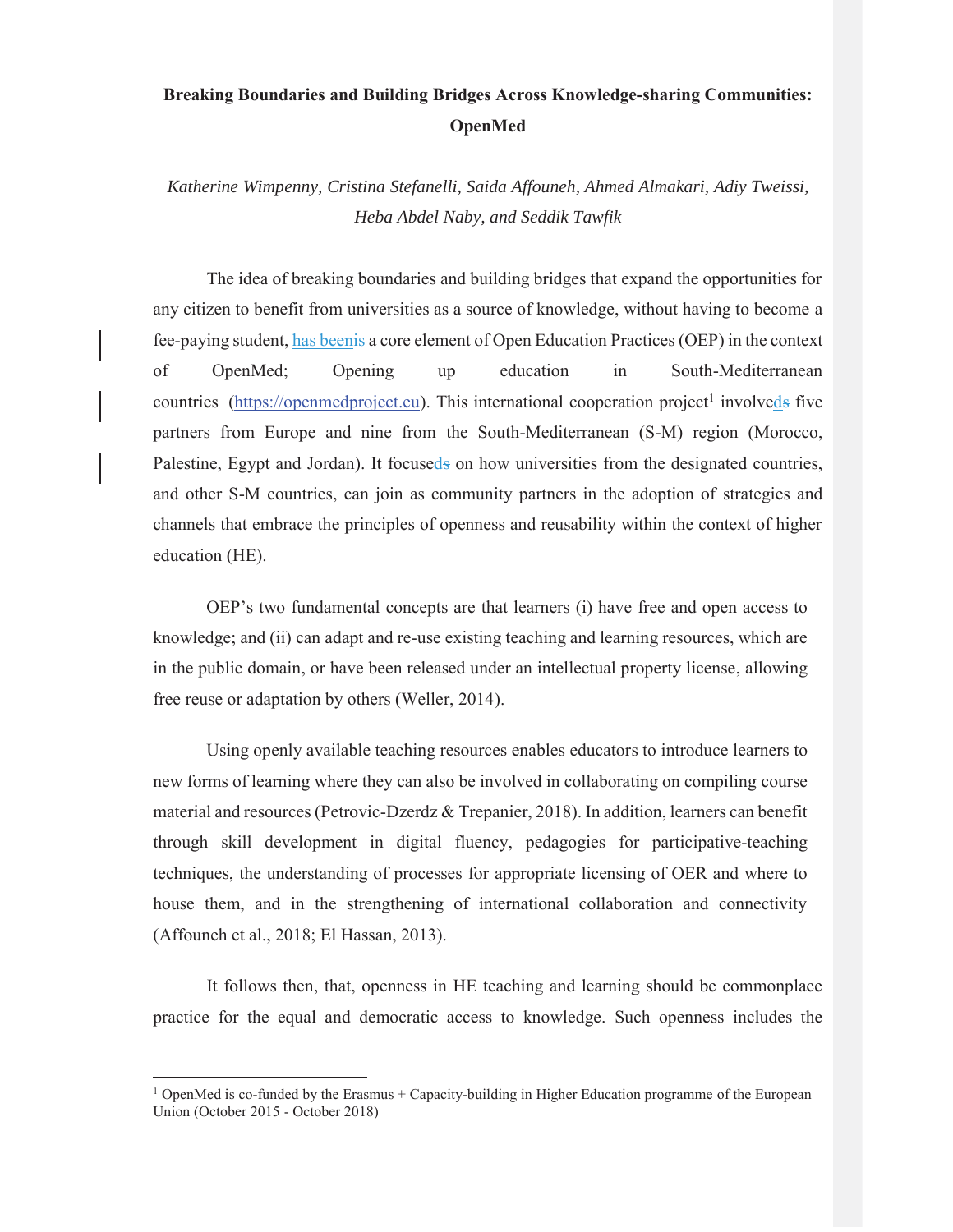responsibility of universities to expand their social function and role as knowledge-sharing communities. Whilst Massive Open Online Courses (MOOCs) have enabled access to courses proficiency, digital skills and internet connectivity); and Open Educational Resources (OER) and OEP are widely documented as means of opening up access to education at a more intimate McGill & Littlejohn, 2012); there is a lack of substantive evidence on how such practices, and the use of technologies, in particular, can promote accessibility in relation to geographical access, minority access and reduction of access barriers (Fichten Asuncion & Scapin, 2014; from the perspective of academics and students in non-Western countries, who are often projected as the recipients and beneficiaries of OER (Hu et al., 2015). Indeed, there is limited evidence of how OER are localized and integrated into actual teaching and learning practices (Butcher & Hoosen, 2014), and despite the potential of OEP in helping strengthen intellectual, economy, OEP and OER originating, specifically, from the S-M region are rare. As Zualkernan, Allert and Qadah (2006) contend, those advocating for open education are seeking to widen engagement, but the diffusion of OER requires more thoughtful consideration and understanding regarding the applicability and usability of these resources in different cultural described a misperception that may be an obstacle to the establishment of a successful open education learning environment. In this vision, education was conceptualised to that of a "banking" type structure, where the teacher (in this case, the means by which information is transmitted, i.e. the Internet) is the depository (of information) and the student is the beneficiary. A teaching environment that is created without space for interaction or, as Freire described, a climate in which problems are articulated, where the transmission of knowledge is multidirectional rather than asynchronous, cannot be considered as a teaching framework; rather, it becomes a vehicle of indoctrination. Therefore, instead of emancipating oneself, the from institutions, including elite universities, to the world (considering international language level in fostering and democratizing access to education (Wiley, 2006; Beetham, Falconer, Navarrete & Luján-Mora, 2013; Lane, 2012). Further, there is limited literature on OER usage cultural, scientific and technological exchange for an increasingly global and knowledge-based settings. For example, in his seminal work, *Pedagogy of the Oppressed*, Paulo Freire (1970) learner remains oppressed.

 the form of OER) may have mistakenly assumed the role of "educator." Some have even claimed that the movement has taken on another meaning - where benevolent "suppliers" of OER, from developed countries, are in the presence of passive users in developing countries. A similar view can be taken of the nascent movement of OER, where information (in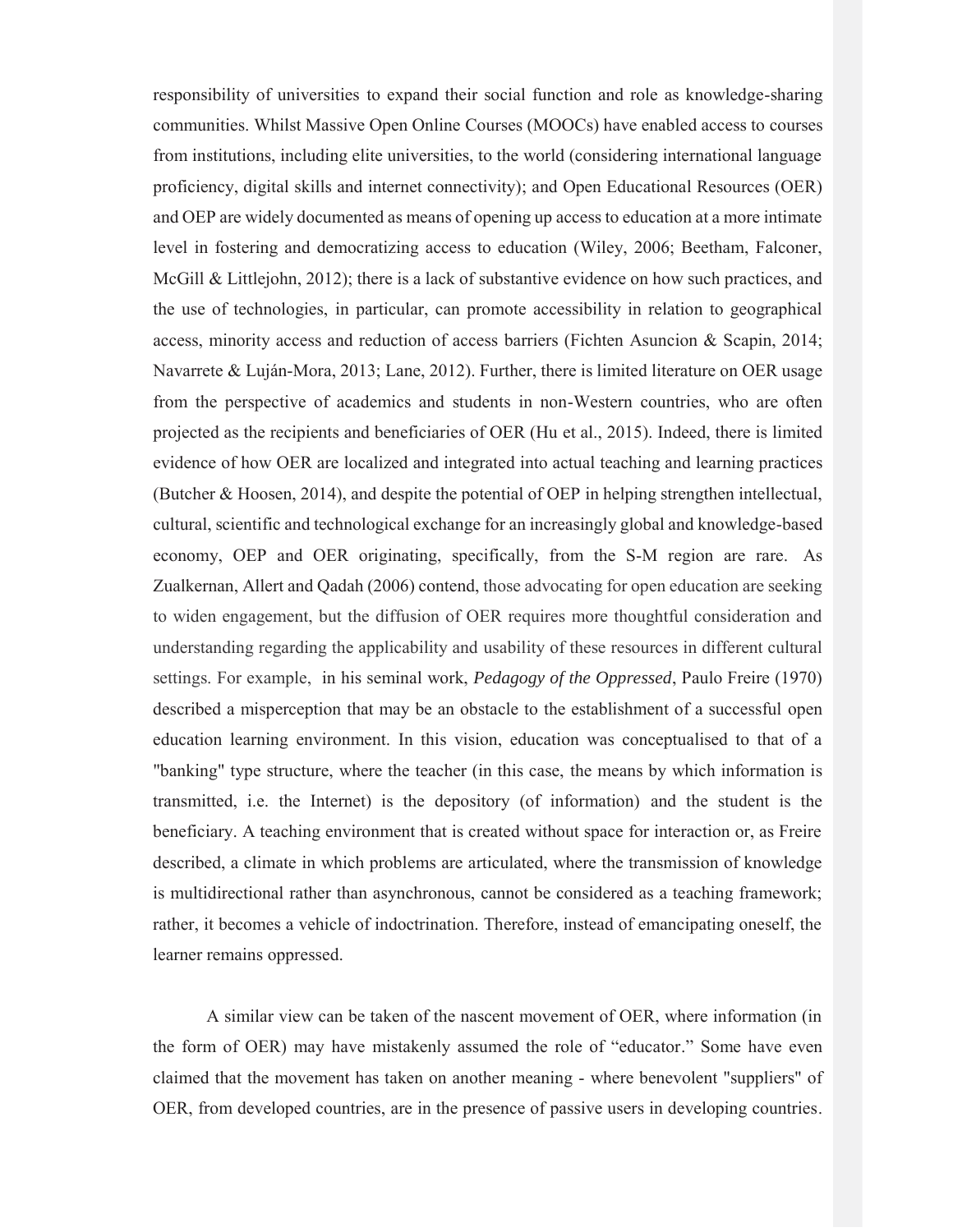As earlier stated, such projects position "users" as recipients and beneficiaries of OER. If these knowledge transfer concerns are not critically considered, the risk is in creating an information society that looks like the map of the world in the 16th century, made up of those who colonize and those who are colonized. Therefore, whilst the open sharing of resources must be encouraged, if universities really want to invest in better teaching and research, the promise of OER lies not only in the accessibility of digitized information, but in the development of methodological approaches and mechanisms to manage and make sense of this information in a variety of dynamic teaching contexts.

 In terms of the S-M context, it is evident that there have been significant education challenges in the region over the past 10 years in relation to access, accountability, quality and productivity. This can be seen in terms of the high demand for learners to access HE due to growth in the youth population, (Heyneman, 1997; El Hassan, 2013), and the shift to massification (Guri-Rosenbilt, Sebkova & Teichler, 2007) that is expected by governments determining the future of public institutions (UNESCO, 2010). We suggest here, that a change in attitude towards OEP is required, including new perspectives defining "open education," with new attitudes developed towards collaboration and (digital) literacy. For example, in the S-M region, the term "open education" has been typically aligned with "online education," a term often synonymous with lower quality education, with graduates awarded "open education" degrees not being viewed as having equal status within the labour market to peers change, the mistrust of exchanging educational content and syllabi, and / or the poor adoption of new learning environments are also major constraints in higher education institutions in S– M countries (Commonwealth of Learning & UNESCO, 2012). Most universities are still questions about the equity of access and outcomes (Cilliers, 2014). The mismatch between the current knowledge-based society, language, issues of cultural diversity, and inflexible teaching practices demands an entirely new *modus operandi* regarding how content is created, combined, updated and delivered. In parallel, the S-M is replete with learners who are very Harbi argues, this population is a window of opportunity that would underpin the use of OER.holding traditional degree awards (European Commission: Egypt, 2017; Bouhlila, 2015; Elshamy, 2016; The World Bank, 2010). Further, the resistance to embrace institutional locked into conventional strategies, and the evolution of tertiary education systems raises exposed to the Internet and social media and receptive to digitised content (Harbi, 2016). As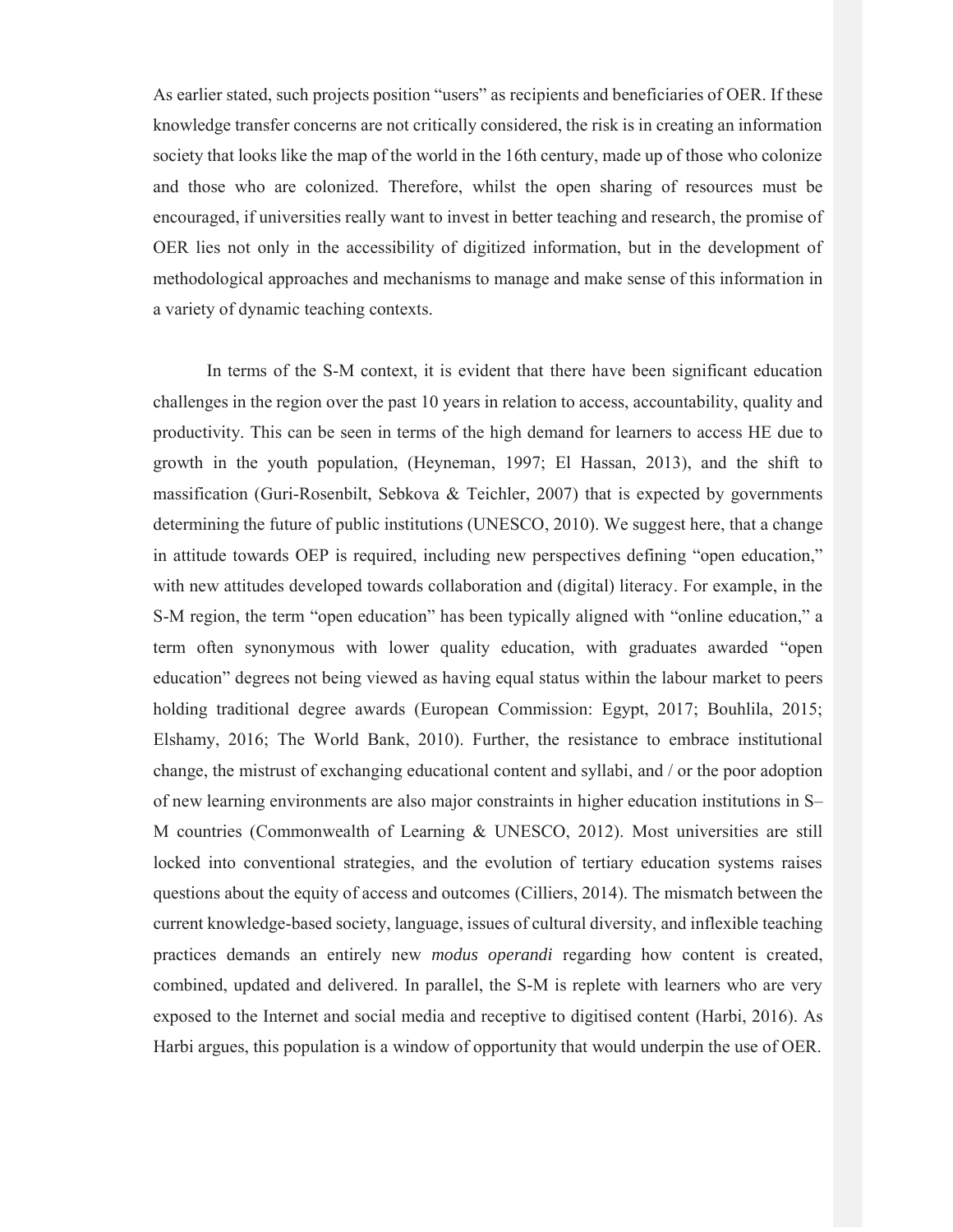In the context of the above, the top-down governing systems of universities in S-M countries is viewed as one of the key factors viewed as hindering engagement with OEP at institutions approach, OpenMed aimeds to ensure that the Mediterranean university systems are better integrated into global academic and scientific cooperation networks, which is an essential within the region. Favouring a *bottom-up* and top-down factor in the integration of Mediterranean communities and economies (Scalisi, 2016).

nurturinge a culture of openness across the partner higher education institutions. Findings to They included a review of open education initiatives, widening participation in OEP, and capacity-building opportunities for lecturers and other HE professionals. The chapter begins with a preliminary focus on the aims of OpenMed and the initial research phase which focused on the review of open education initiatives globally, and in the S-M in particular. Following this, the strategies used within the project, which sought are seeking to widen engagement in OEP in the partner region – addressing issues of policy, institutional change and capacity- building of academics in open education – are shared. The development of the OpenMed presented. As one of the first attempts to train university professors and PhD students in the field of open education in the Mediterranean region, the course was has been designed, developed and tested in a fully collaborative way among the OpenMed partners, representing a genuine experience of multicultural open education development (Wimpenny, Jariego, Affouneh et al., 2018). The chapter will conclude with key findings to date about intercultural learning in promoting bottom-up and top-down approaches to the sustainable integration of OEP, where concepts, approaches and methodologies have resulted from discussions and In this chapter, the authors will share how OpenMed is striving focused on to date from across the three main project phases will be presented. capacity-building course, "Open Education: fundamentals and approaches" will then be negotiations among experts with different national, linguistic and cultural backgrounds.

#### **The OpenMed Project**

OpenMed adoptedtakes the 2012 UNESCO definition as a desirable end-point for a journey towards openness in education:

 Teaching, learning and research materials in any medium, digital or otherwise, that reside in the public domain or have been released under an open license that permits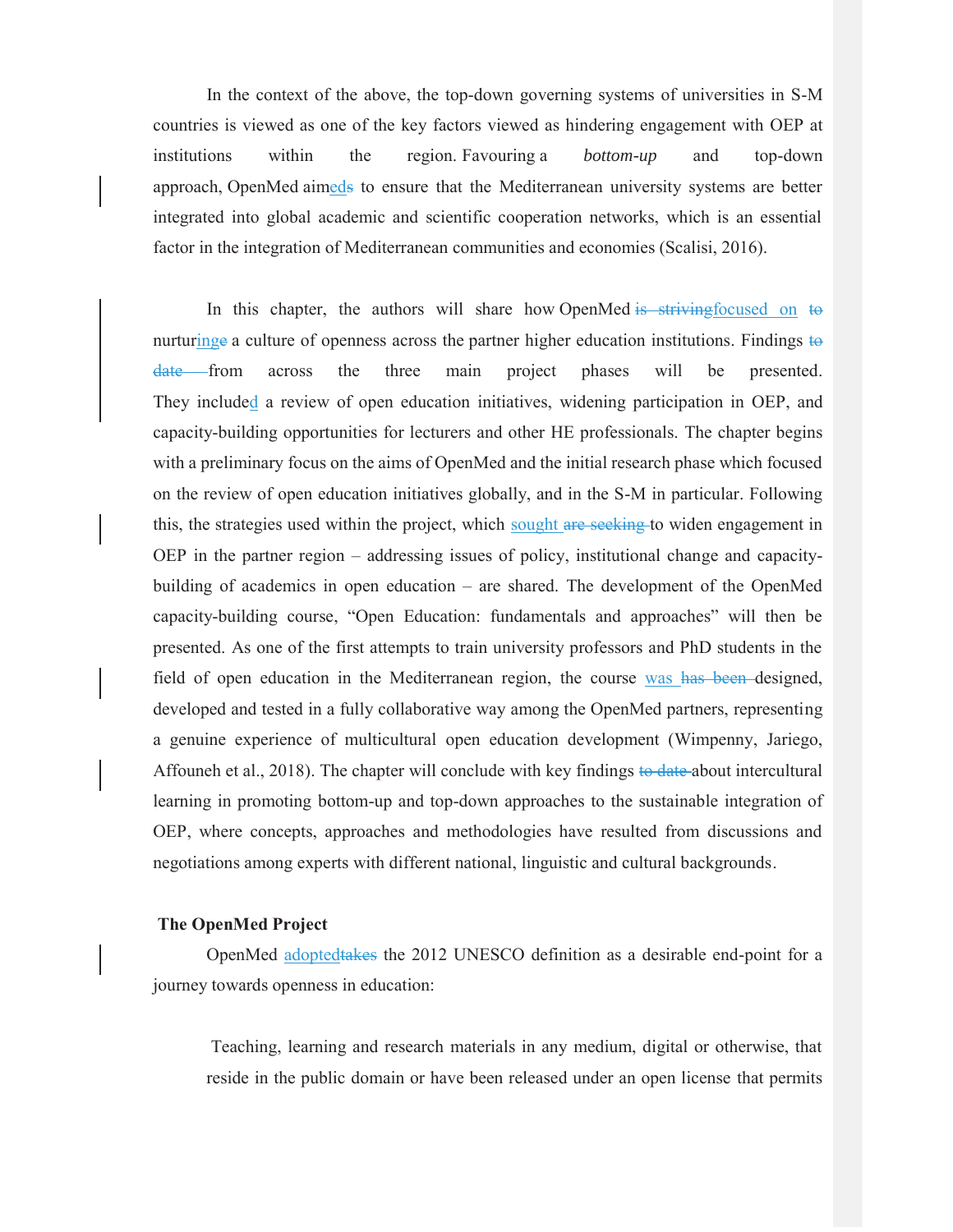no–cost access, use, adaptation and redistribution by others with no or limited restrictions. (UNESCO, 2012<sup>2</sup>)

weare key to OpenMed's definition for OEP. However, whilst OpenMed soughteeks as an aspirational goal that stipulates, as part of its service mission, that HE professionals and institutions engage in the creation and use of educational resources that fully fit UNESCO's definition, the OpenMed partners also acknowledged that the uptake of OEP may also start with less ambitious goals, for example, by making copyrighted content publicly available on In addition, apart from the creation and use of content, open pedagogic approaches that place "an emphasis in the network and the learner's connections within this," (Weller, 2014, p.10) the Internet.

The overarching goal of OpenMed, therefore, wais to raise awareness and facilitate the adoption of OEP and OER in the S-M countries, with a particular focus on HE in Morocco, Palestine, Egypt and Jordan<sup>3</sup>. OpenMed fostereds the role of universities as knowledge providers not only to their on-campus students but also beyond the walls of institutions, especially towards disadvantaged groups (i.e. low-income peoples, gender equality, learners who are disabled, special needs education, people living in rural areas, learners at risk of low achievement, and refugees).

Five specific aims of the project weare to 1) raise awareness and widen HEI participation strategic roadmaps for the implementation of the OER agenda at local-institutional level, teachers about how to use and repurpose OER in a pedagogically-rich context and improve their digital competences; 5) pilot a start-up OEP and offer students flexible and up-to-date open contents and learning paths, with a link to the international community and the needs of in OEP and OER; 2) define the agenda for the re-use of OER at HEI level; 3) define mid-term according to the local, cultural and institutional needs and strategies; 4) instruct university the job market.

OpenMed whas focused on questioning how OEP can co-exist in HEI strategies and instructional materials in the S-M region. This includess how universities rethink their mission,

l

<sup>&</sup>lt;sup>2</sup> http://www.unesco.org/new/fileadmin/MULTIMEDIA/HQ/CI/WPFD2009/English\_Declaration.html

<sup>3</sup> https://openmedproject.eu/home/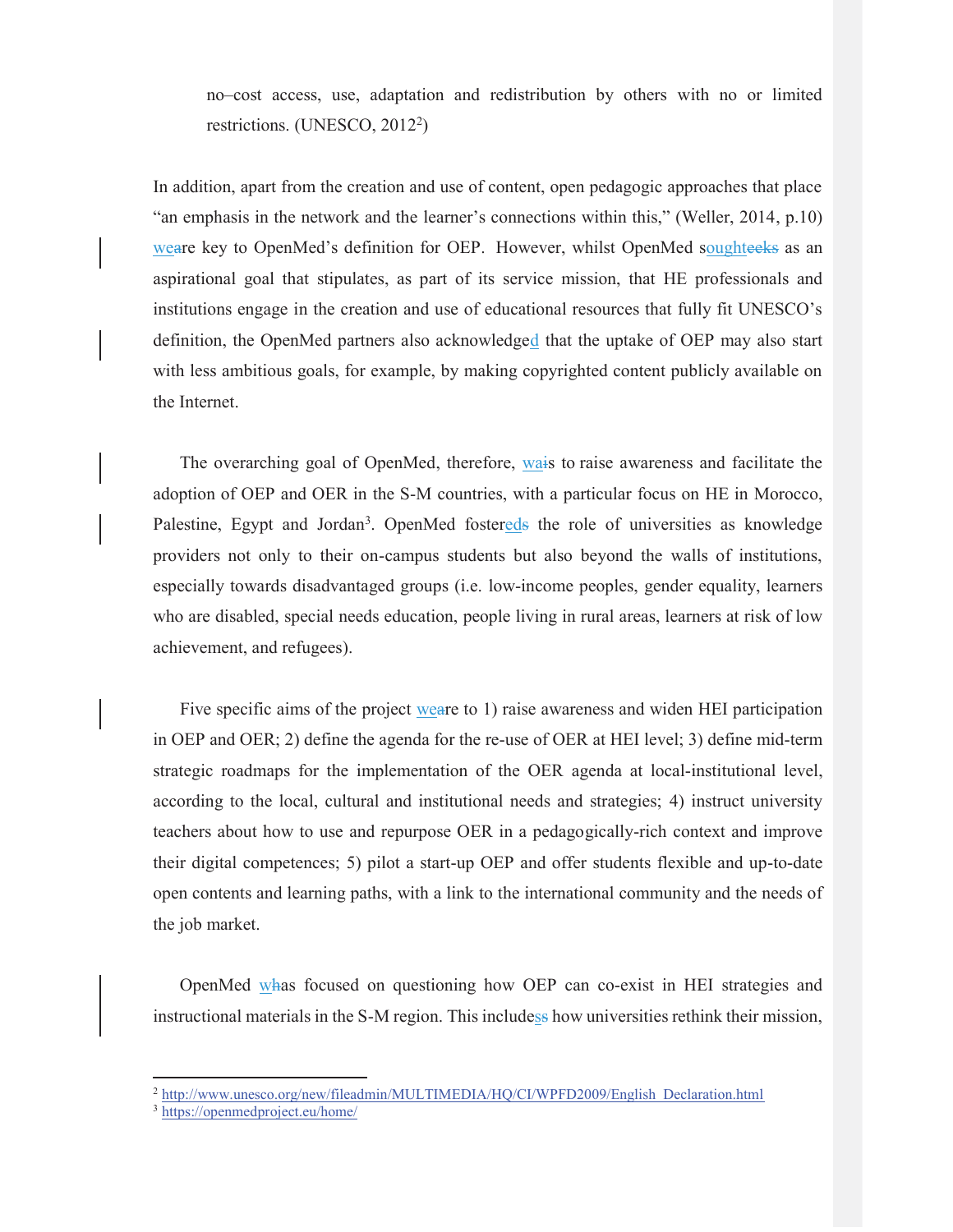cost structure, international partnerships, and learning experiences. An important first phase of the OpenMed project was, therefore, to gather and analyse data about OEP globally and in the S-M region, in order to inform the subsequent work packages of the project and to facilitate the adoption of OEP at the partner institutions in the S-M region, at other universities in each of their respective countries, and at other HEI more widely. The overall aim of the review was to provide inspiration and insight into the current practices around OEP and to promote reflection and discussion about priorities for change for OpenMed.

#### **A Review of Open Education Practices**

 While there are a few studies on the use of information communication technologies for enhancing education in the Arab countries (see for example, Tubaishat, Bhatti & El- Qawasmeh, 2006; Regional Focus Issues – Learning Technologies in the Middle East, S-M region published at the time when the project started, in early 2016, was minimal. As such, the research stage drew on multiple sources and types of data, gathered and analysed with the aim of offering an overview of the state-of-the-art of OEP within the HEIs of the S-M partners of the project, and the region at large. In addition, a number of initiatives and insights from other areas of the globe were incorporated with the aim of sharing expertise and good practices. Special attention was paid to previous experiences that, for different reasons, could be IRRODL, 2009; Rhema, 2010; Jemni, 2014), the amount of research on OEP initiatives in the transferable to the target region.

 Country reports from Morocco, Palestine, Egypt and Jordan were included, providing demographic details as well as detail about issues regarding connectivity, governance and the legal framework of higher education within the region. A survey was also used to capture the level of participation in OEP within the partner institutions at the time of completion (early 2016), and also to identify the future goals of the participating institutions. The data gathered indicated the differences between the four countries in terms of the concept, definition, and practices of open education. Levels of involvement were different, and in some cases. the emphasis was more on showcasing examples of blended and eLearning.

 Eleven case study initiatives of current practices in open education globally, and particularly in the S–M region, were included in the Compendium<sup>4</sup> (available in Arabic, French

 $\overline{a}$ 

<sup>4</sup> https://openmedproject.eu/results/compendium/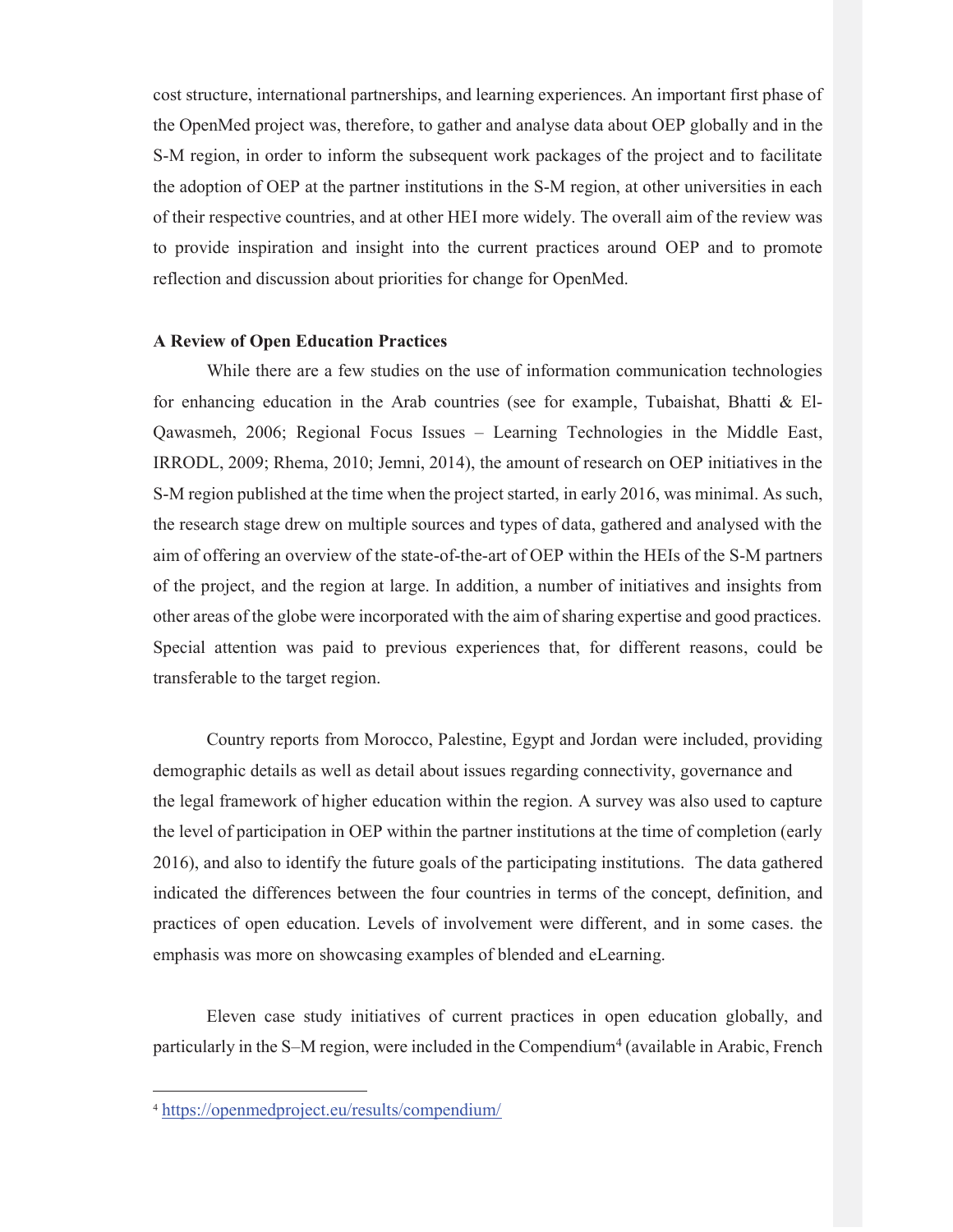as well as English) including examples of learning platforms, repositories, open access publication networks and MOOCs.

 Experts in OEP, identified by the OpenMed partners, from the S–M region, Europe, what they considered to be some of the key issues worthy of consideration regarding OEP and the S-M region, as well as more general insights into good practices.<sup>5</sup> and from the wider international open education community, were approached to comment on

 Five key themes were identified as a result of the review of the case studies gathered and interviews conducted, and a number of recommendations were proposed. These initial findings identified key endorsements from which the subsequent phases of OpenMed have developed. In brief, they included the importance of clarity about the justification for the provision of high- quality OEP and OER in HEIs; the necessary investment in infrastructure to ease process development and ways to transition materials and programmes; course accreditation schemes through institutions as a means of promoting OEP as a reputable form of learning; the need for resources to support the upskilling of staff; the importance of adopting a collaborative approach to the creation of OER; incentives to engage staff and students as co-creators of OER; understanding about how computer-mediated communication works, including how learners and teachers connect with one another, and build trust within networks; and finally, understanding licensing approaches and ways to formulate guidelines for other OER creators.

 Based on this work, OpenMed fostered a regional debate with partners in the S-M region on the best strategies to embed OEP in universities, and the OpenMed OER Regional Agenda was developed. This document, starting from an understanding of the long-term challenges and priorities which are necessary for opening up higher education in the S-M countries, was brought together, presenting a set of strategic actions aimed at maximising the benefits of OER and OEP to increase the access, quality and the equity of HE in the region<sup>6</sup>.

#### **Widening Engagement in Open Education Practices in the Partner Regions**

OpenMed understands the necessity to embrace integral and also inclusive actions that interventions. That is why the project envisioneds a multilevel and organic intervention which wouldill be meaningful and relevant for the local beneficiaries, thus avoiding fragmentation of

l

<sup>5</sup> https://openmedproject.eu/category/experts/

<sup>6</sup> https://openmedproject.eu/results/oer-regional-agenda/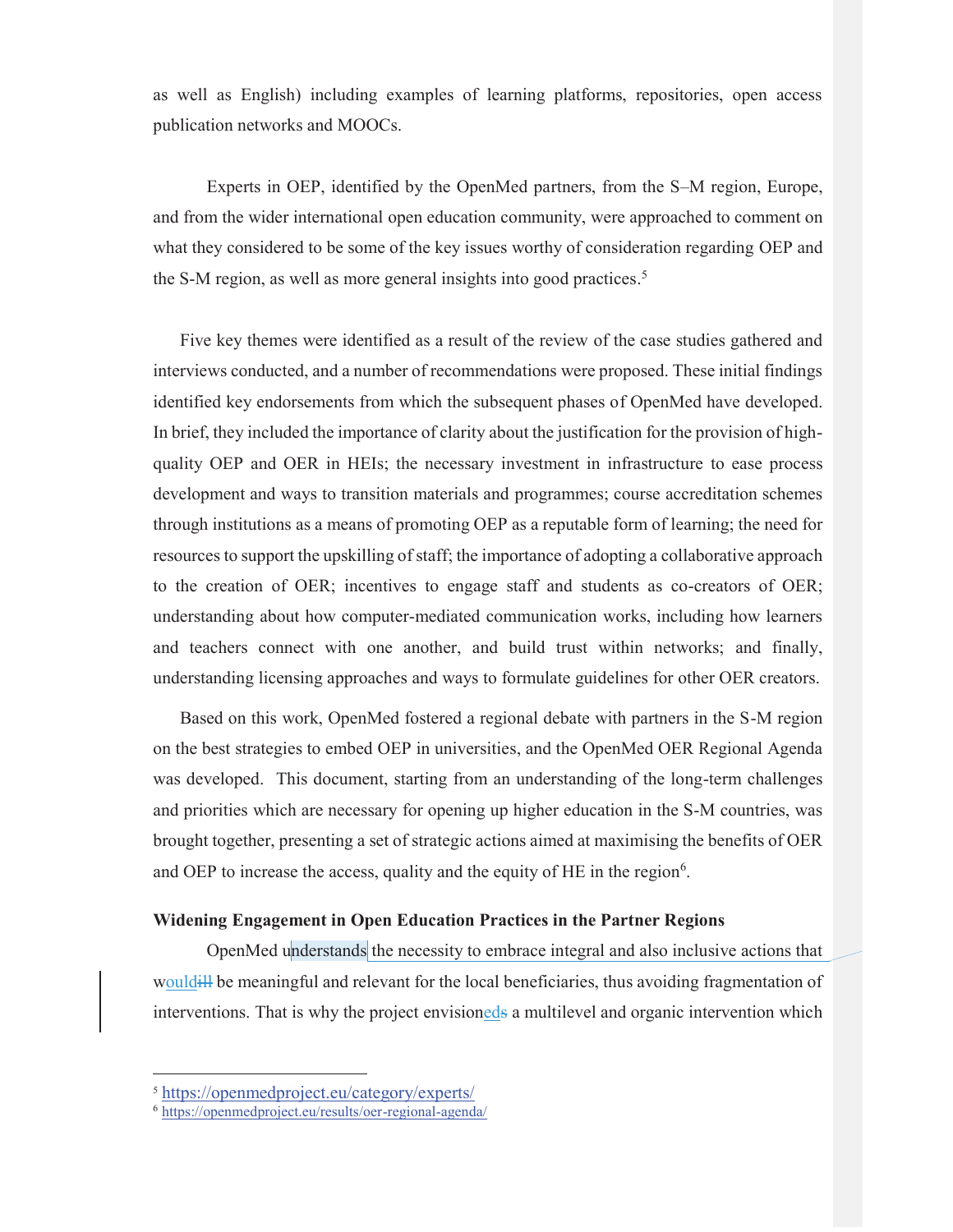articulateds three key dimensions: contents, platforms and cultural aspects, briefly described as follows:

- **Contents: understood as educational resources or pedagogic practices which are openly** and freely shared, promoting their continuing remix (re-usability), updating and sharing.
- **Platforms:** hardware and software designed to simplify the interoperability of the resources, facilitating semantic structures (improving their findability) and the use of open standards and open source software that decrease costs and can trigger adoption practices.
- Cultural aspects: promoting the awareness and explaining the value of "openness", describing the educational and also the inter-institutional benefits, and not only identifying best practices, but implementing the required incentives to foster these practices in a variety of teaching-learning environments.

 Utilising a top-down approach (with recognition of the bottom-up or grass roots consequences), four "OER National Strategy Forums" took place between November 2016 and April 2017 in Morocco, Palestine, Egypt and Jordan, gathering educators, managers and decision makers from HEIs in the S-M countries. The objective of these events was to give the S-M higher education stakeholders opportunity to discuss, revise, and validate the OpenMed OER Regional Agenda as a long-term plan presenting challenges and priorities for strategic actions aimed at maximizing the benefits of OEP and the use, reuse and remix of OER for university course development, thus facilitating equity, access to and democratisation of HE. These events were also intended to widen participation in OEP, by showcasing outstanding cases of OER adoption and fostering networking among policy makers, university leaders, educators and OER experts from Europe and the S-M countries.

 In terms of impact, the forums offered scope to build consensus within the academic of their work, "Institutional Roadmaps", for the adoption of OEP at an institutional level, suitable for the S-M countries, were defined to inspire commitment for immediate section, the ways in which the partners have been engaging and promoting the development and adoption of OEP, addressing both top-down and bottom-up approaches, is shared. communities on open education principles that will benefit HE in the S-M countries. As part implementation of the long-term strategic plan at universities managerial level. In the following

#### *Palestine*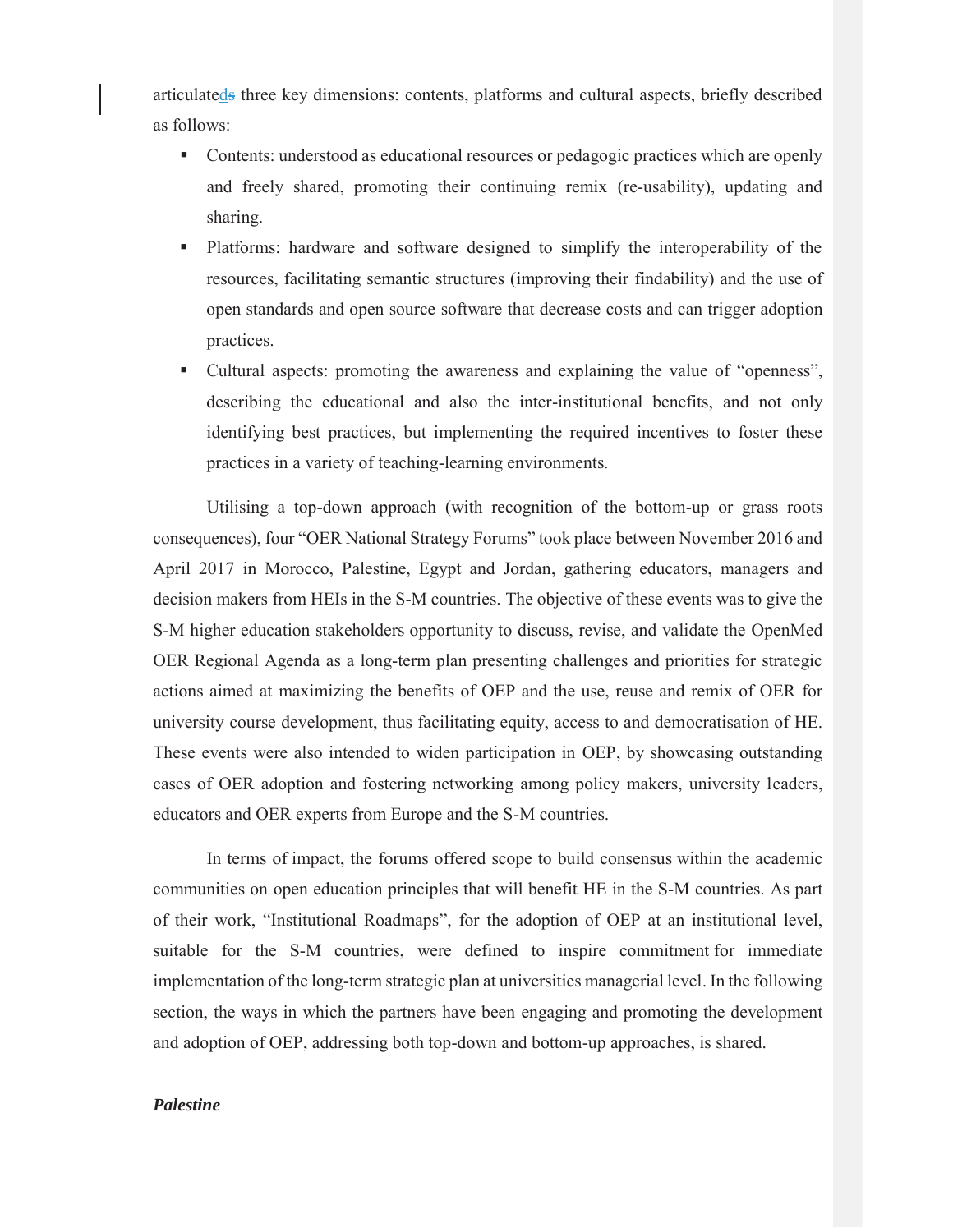With the stark reality of living under Israeli occupation for more than 50 years, the opportunity for opening up education in Palestine is viewed as an essential requirement to advancing scientific research being developed-in country on a global level, whilst also meeting the local community's needs by considering accessible, sustainable, economic, technical and human development (Affouneh et al., 2018.)

 An early example of a move to OEP in Palestine can be traced to the beginning of the 1990s, when The Palestinian Liberation Organization (PLO) established Al Quds Open University, which started operating in 1991, in order to ensure education for Palestinians inside Palestine and to overcome all the difficulties of the Israeli occupation including the closure of many existing universities, financial restrictions and border control enforcements preventing Palestinians from studying abroad. The university's use of distance learning as a pedagogical approach enabled students to be able to study 25% of the time with their teachers, and otherwise to use online textbooks that were introduced as provided as self-learning guides<sup>7</sup>.

 In Palestine, there are now 14 conventional universities in addition to Al Quds Open University (RecoNow, 2016). All of these institutions are enhancing technologies into their learning, and teaching in different ways and whilst there is no formal policy for open education per se in Palestine, efforts are underway to draft a suggested policy. As an example, at An Najah National University (ANNU) Palestine, open education is defined as, "learning without boundaries," where education should be offered to people without conditions

 Two HEIs from Palestine, ANNU and Birzeit University, are partners in OpenMed. Both have had involvement in OEP and could be considered as leaders in their country. At ANNU, staff members engage in steps towards OER through producing online materials, either as recorded lectures or as open courses. In 2010, the university established two studios in order to produce video-based learning through recorded lectures that are broadcasted asynchronously through the university websites see (videos Najah.edu.). Through the studios, more than 260 courses were developed and more than 10 million viewers, across 45 countries, accessed their content (Affouneh & Amin Awad Raba, 2017).

 $\overline{a}$ 

<sup>7</sup> www.qou.edu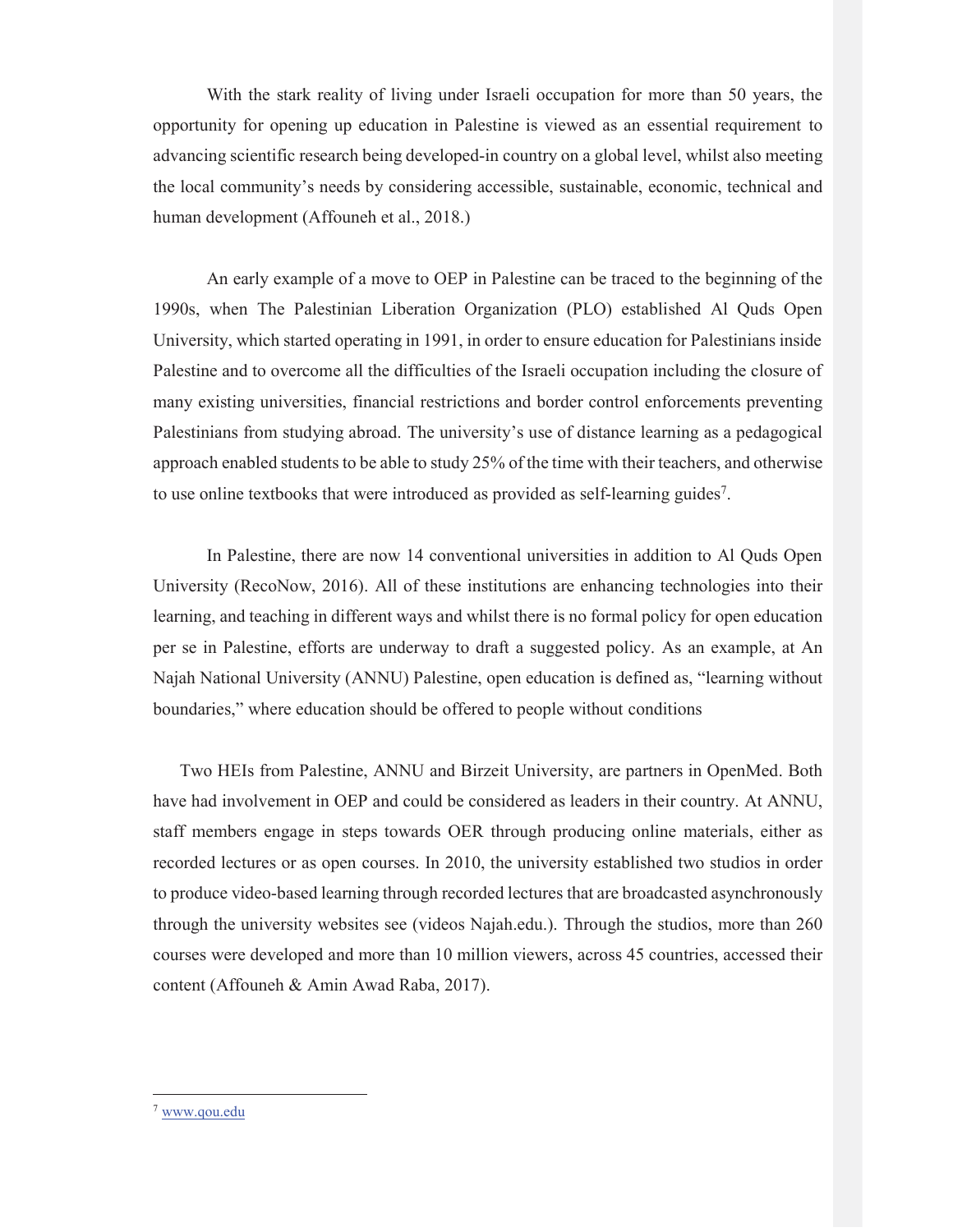of building on the university's online offerings, including the design of blended courses. The team led academic staff through many phases including capacity-building, piloting of new are available at ANNU, with 55 of them defined as "Open Courses" (meaning that anyone can access the course content, although to be accredited as having completed the course, there is a In 2012, the E-Learning Centre (ELC) at ANNU was established in order to lead the process modules, infrastructure development and course development. To date, more than 800 courses payment fee for assessment.)

 In 2015, the ELC produced the first MOOC in Palestine called, "Discover Palestine", with 265 participants engaged over the first three cycles (with an average of 53 learners per cycle). Course distribution by participant was captured as 6.5% PhD; 34.8% BA/BSc; 32.6% MA/MSc; 15.2% Diploma and 10.9% Other. Learner distribution by gender was 54.3% female to 45.7% male, with a geographical reach of participants accessing the MOOC identified at 25 countries. What came as more of a surprise was that whilst the main thrust of the course was about sharing new narratives of Palestine to educate and inform a wide and more internationally diverse audience about Palestinian history, culture, architect, art, and culture, many Palestinians in exile and also local people from Palestine participated.

 As such, the Discover Palestine team evidenced how, through the open discussion of learning experiences, an important opportunity was made possible for communities of learners, both local and global, to take part in the sharing of historical facts and cultural practices. Indeed, "brick-and-mortar campuses" to which they had access (Affouneh et al., 2018, p.11). Further, the team now have the confidence to promote MOOCs for Arab learners as well as MOOCs for international learning communities. Alongside this they have decreased the previously required reading materials and instead added more content and links through generative learning resources. With a decreased number of assignments and with emphasis on socially- intensive and interactive learning experiences, the team has shifted its role to being less instructor-led and more as interlocutor / facilitator. Further, in producing more open courses, with licensed content, strategic level leads as well as university lecturers have increased many of the MOOC students reported that the course was better than anything available at the understandings on the meaning and contribution of OEP and OER.

 ANNU has therefore been developing its own institutional road map, based on the regional agenda, to consider how open education can be formally recognised as part of ANNU's educational policies. The road map has instigated a series of activities aimed to empower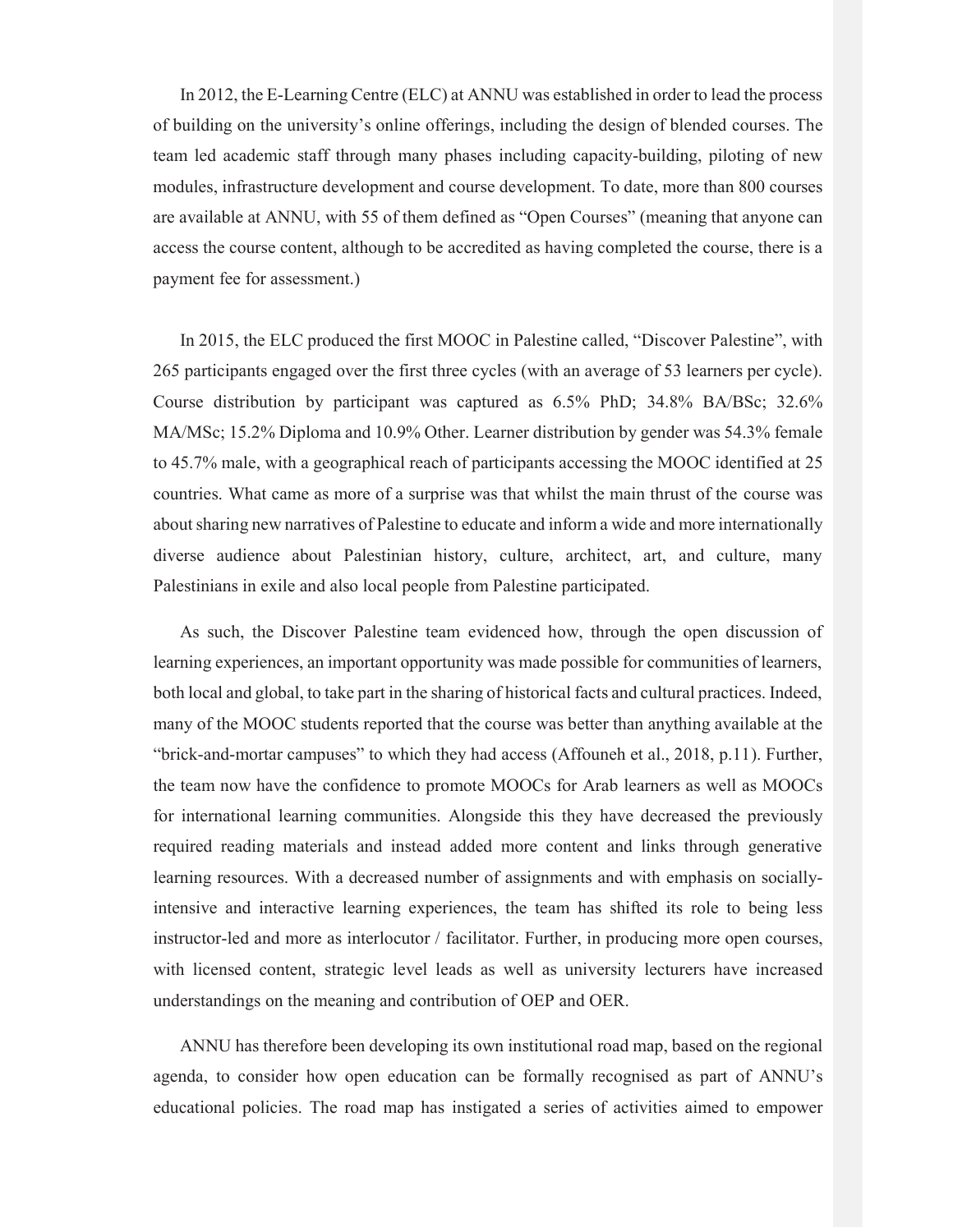academic staff as part of the university's strategic education plan, including: developing the university's infrastructure in order to transfer the university's campus into a smart campus; designing MOOCs promoting ANNUs courses as a tool to provide learning (translated into Arabic and English) to reach learners everywhere; offering academic development workshops to build the capacity of the faculty members in what is meant by open education and how to practice it; and, co-financing the establishment of a new centre for creativity in open education.<sup>8</sup>

 OEP locally. The university strategic plan will continue to be reviewed in order to continually enhance

#### *Morocco*

 $\overline{a}$ 

 The diffusion of open education in Moroccan universities is closely linked to that of digital educational resources in general. As the use of these resources to date remains quite limited, one might suggest the uptake of OER is gaining traction but has yet to make its impact. Yet, in the context of the limited resources of Moroccan (and African) HE and training institutions, the OER movement has considerable potential.

 The University Cadi Ayyad of Marrakech and Ibn Zohr University of Agadir are two partner HEIs in OpenMed. During the project, both have been examining how strategies and decisions for the integration of open education at the institutional level need to consider the importance of defining an appropriate framework in respect of each partner institution-teacher- student, which also represents the civil society. The added value being articulated, is to formalize and concretize the idea of quality education for all. Two considerations guide this statement. First, open education can expand access to education, knowledge transfer, social inclusion and the creation of collaboration and sharing culture. Secondly, there is a strong economic case for open education: the liberalization of publicly funded educational resources under open licenses, represents a return on public expenditure investment. This includes the development of OERs, as well as open frameworks for technology-enhanced learning and Open and Massive Online Courses (MOOCs). Additionally, it includes prior learning validation and creativity in open educational practices.

<sup>&</sup>lt;sup>8</sup> Whilst OpenMed funded the establishment of the new Creativity in Open Education Centre to support the university to develop open resources, the cost of the equipment was more than the existing budget allowed, and so ANNU contributed an additional 10, 000 Euros.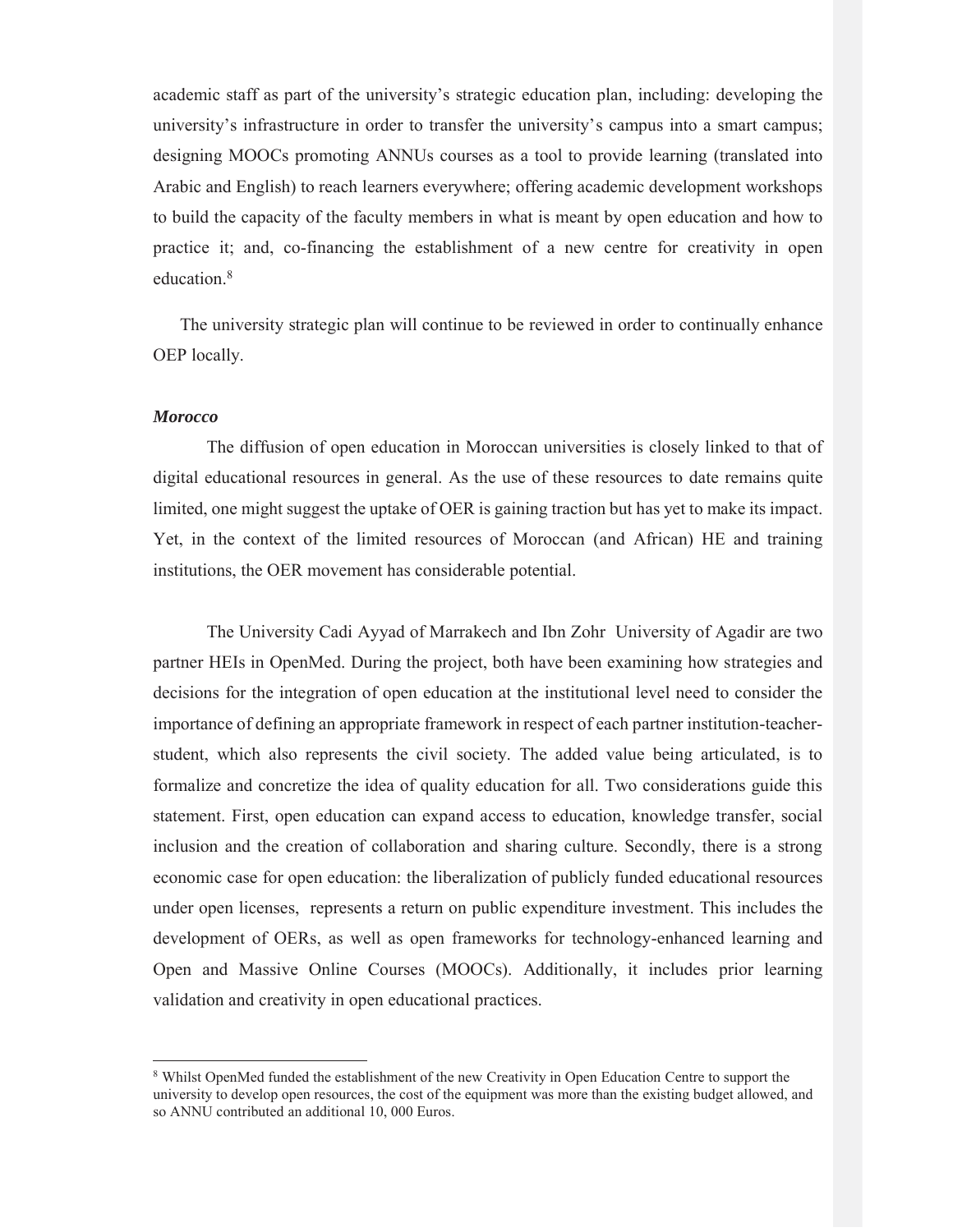As an example, Ibn Zohr University (UIZ), believes that the best way to achieve this is through collaboration and through partnerships that focus on the four cornerstones of the evolving OER process: the creation, organization, dissemination and use of OER. The strategic lead to the development of a dynamic, meaningful, rational and comprehensive OER strategy for education institutions in Morocco. As changes take effect and transform the university culture, it is expected that staff, departmental services (ICT department, quality assurance services, students, etc.) perceive the effects on students and the community as a whole. Supporting stakeholder dialogue and building the capacity of educators would ensure that the infrastructure needed for Open Education is taken into account and has sufficient resources, within the institution's strategic framework and long-term goals . Therefore, negotiation and development of such an infrastructure would also increase the virtual mobility volume in the Mediterranean countries, opening up new, flexible and educational paths, which expose citizenship learners' issues. OpenMed is therefore an example of collaborative strategy adopted by the UIZ, which enables the institution to be meaningfully situated in relation to the other combination of these elements within what the UIZ calls the "UIZ OER Architecture," will students to international approaches and dialogues, with benefits to large scale in social and countries of the S-M and of Europe in general.

#### *Jordan*

 The movement of OEP in Jordan can be traced back to the late 1990s, when the University of Jordan provided free and open e-learning courses, offered to learners, without the need for successfully proposed an Arab open education resources platform, which was originally due to be launched in June, 2011. Following this, a MOOC platform was launched in November 2013, as part of Queen Rania Al Abdullah's initiatives under The Queen Rania Foundation, which now operates under the name "Edraak." <sup>9</sup> The Edraak platform presents the Arab world with unique and vital opportunities to be part of the necessary revolution in online, open, education and learning. The vision of open education in Jordan was based upon the notion that OER offer opportunities for systemic change in teaching and learning through accessible content. Through a blended model of teacher-led knowledge and student-centered sharing processes, most Jordanian universities began to develop structures for sharing, accessing and bringing them to log into their Moodle e-learning platform. In 2010, the Jordan Open Source Association

 $\overline{a}$ 

<sup>9</sup> https://www.edraak.org/en/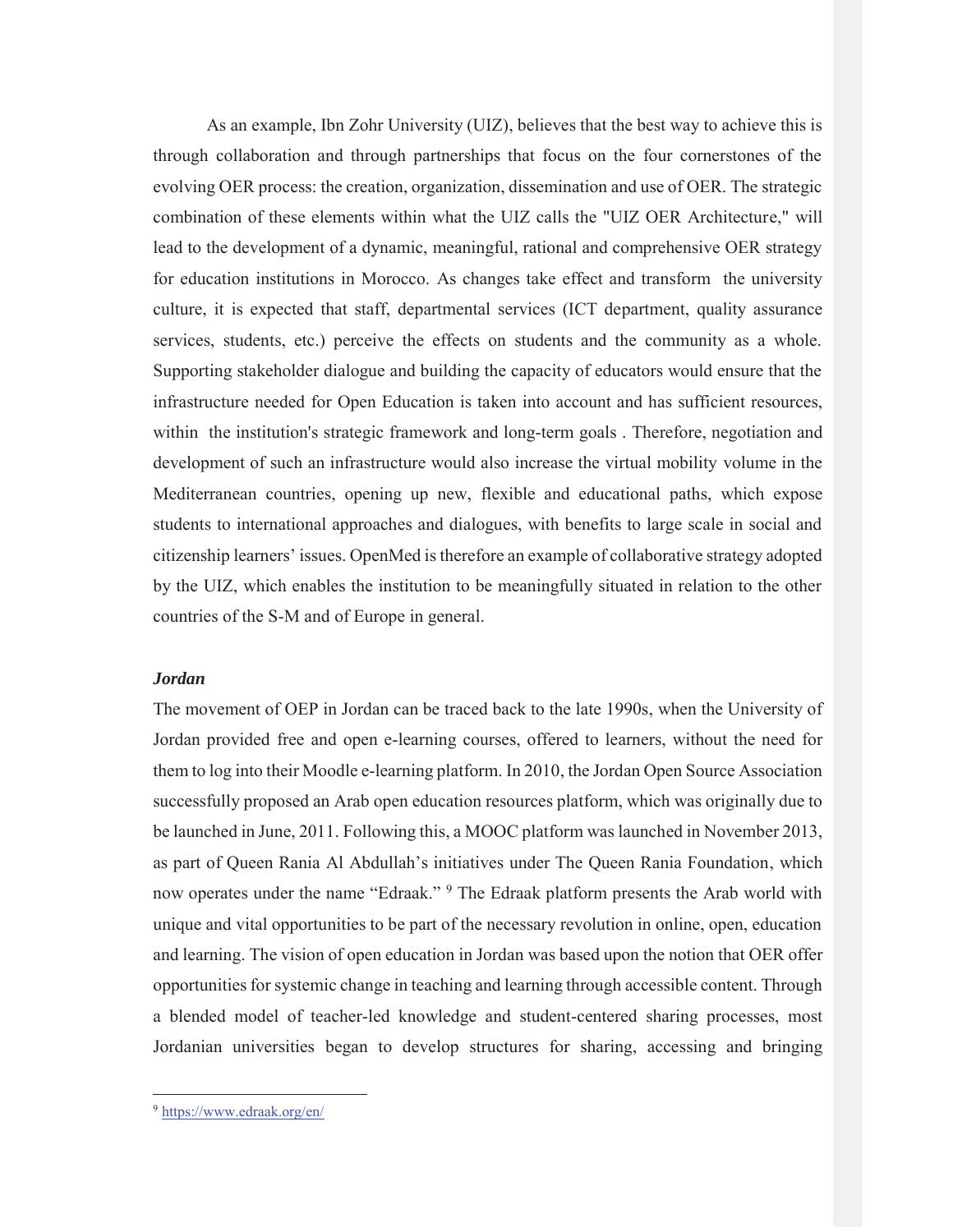participants together, with the aim of providing more equitable access, as well as levels of learning.

 Regulations and instructions on an institutional and national level have been continuously changing. The Ministry of Higher Education and Scientific Research (MOHESR) approved the blended model within 25% of programmes. Further, an alliance of three or more expressed some constraints regarding quality assurance including the way exams are conducted, how learning outcomes are measured, and, how course funding and cultural Jordanian universities can establish a fully online programme as well. However, MOHESR has perceptions are considered.

 medium in Jordan, where three main issues are of particular note: the governmental policies instructed by Ministry of Higher Education and Scientific Research; the alignment of these policies with regulations published by Jordanian accreditation institutes; and the cultural acceptability of open education and distance learning in general. Overall, students, instructors and policy-makers are gradually moving towards an increased acceptance of new methods of education systems, especially in the e-learning process. The following is an example from Princess Sumaya University for Technology (PSUT) and their E-Learning Centre (ELC) that represents the national goals and objectives of the Jordanian higher education system in open courses. Challenges in the open education methodology, therefore, still exist in the academic

 Since its establishment in 2016, the ELC at Princess Sumaya University for Technology (PSUT) has been operating as the core of distance learning, online courses and open educational resources. The ELC is one of the main operating units in the university and is following, to 1) create a basis of multiple e-learning platforms and services to students, professors and staff; 2) promote and improve the methods of e-learning among youth and adult learners; 3) enable the opportunities of research and innovation the in e-learning field, and 4) teaching techniques. The ELC staff install and operate e-learning's latest trends and technologies.. The ELC will also be offering e-learning solutions such as: augmented reality applications, virtual reality station for game-based learning, workstations to take online courses designed by PSUT departments, and access for open resources. The ELC will continue toconnected to the president in the PSUT organizational system. The key ELC goals include the provide professional training in e-learning to strengthen the overall learning outcomes and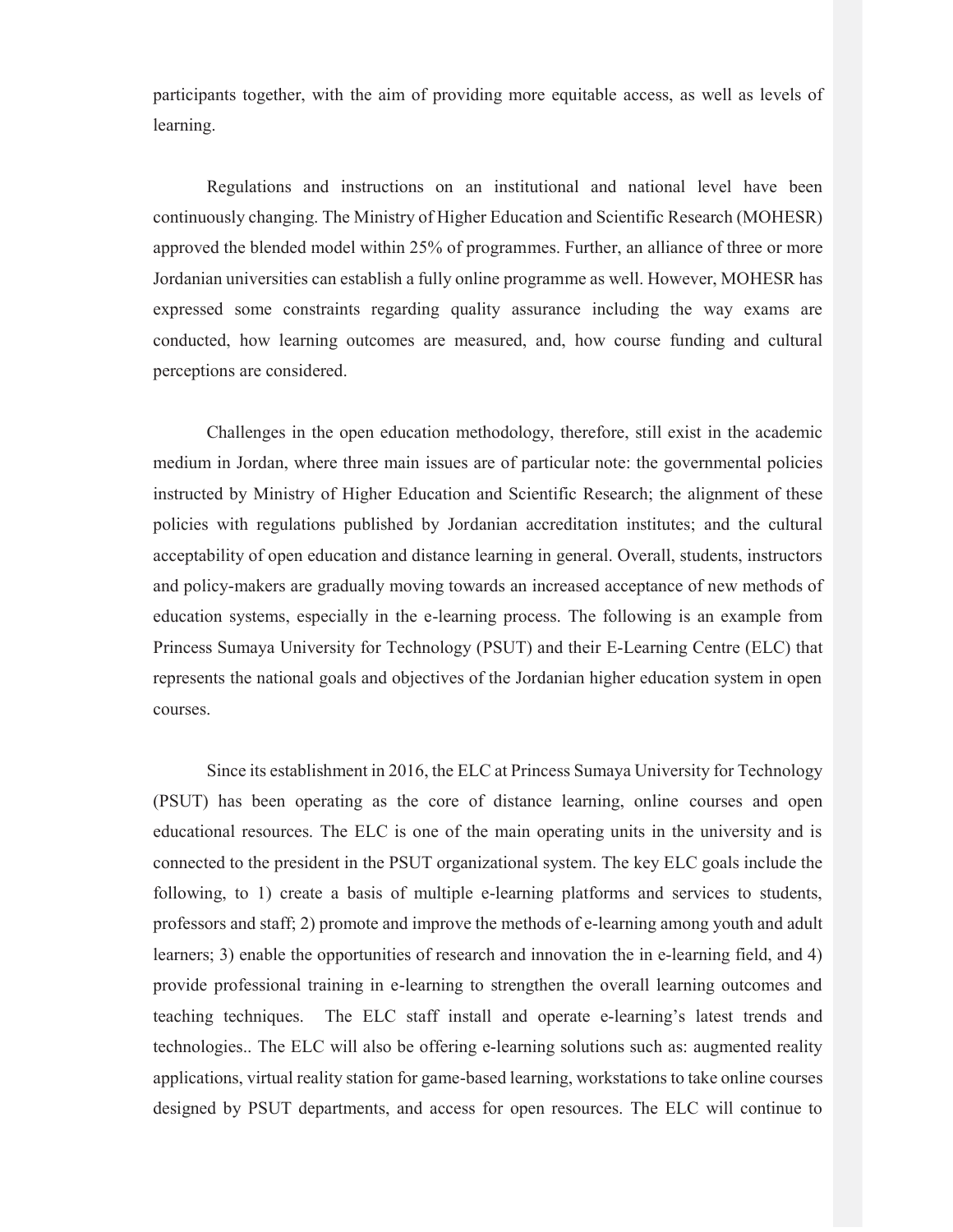provide training sessions on how to use e-learning for maximum learning benefits and outcomes. In fact, this represents the whole ambition of open education in Jordan.

 The ELC is viewed as a venue for learning solutions, and a space and place to add significant value to PSUT as an information and communication technology (ICT) institute in general, and to students and scholars specifically. This is through incorporating activities focused on enhancing collaboration and an "active team study experience," and establishment of research groups within universities (i.e. open education consortiums). The ELC is aimed to provide a unique experience for the public, undergraduate and graduate students in Jordan.

 In summary, OEP in Jordan are arguably still in the early stages, but with all the efforts both top-down and at grassroot levels, from policy makers to instructors, and in being partners in projects with a high profile such as OpenMed, progress can accelerate in the right direction.

#### *Egypt*

 The first initiative in open education in Egypt was in 1991 with a focus on making education and learning available to those who missed the opportunity to get into the conventional HE system, and to those who wished to pursue HE in order to enhance their careers. The definition of *open* at that time related to access to online only course offerings. With rapid advances in ICT, and recent changes in teaching and learning strategies, the Ministry of Higher Education initiated the Distance Learning Project (2010) with the objective to enhance the quality of open learning in Egypt. The project was based on adopting a blended learning approach, combining e-learning with face-to-face and virtual classes, as well as video- streaming and satellite transmission. Building on the favourable outcomes of this project, the Supreme Council of Universities (SCU) (2016) decided to make a major overhaul of the existing open learning system. Changes were based on the need for a comprehensive evaluation of existing practices and the recent trends in OEP in different countries. The SCU has since established a set of guidelines for universities to develop and run blended learning available to everyone, any time, and at any location. Flexibility is also maintained since the newly adopted system is a credit-hour system that allows students to choose from elective courses. Programmes are carefully linked to the needs of the job market and the strategic goal programmes. As set in these guidelines, the main objective is to make education and learning of sustainable development, and learning objectives have to be clearly defined.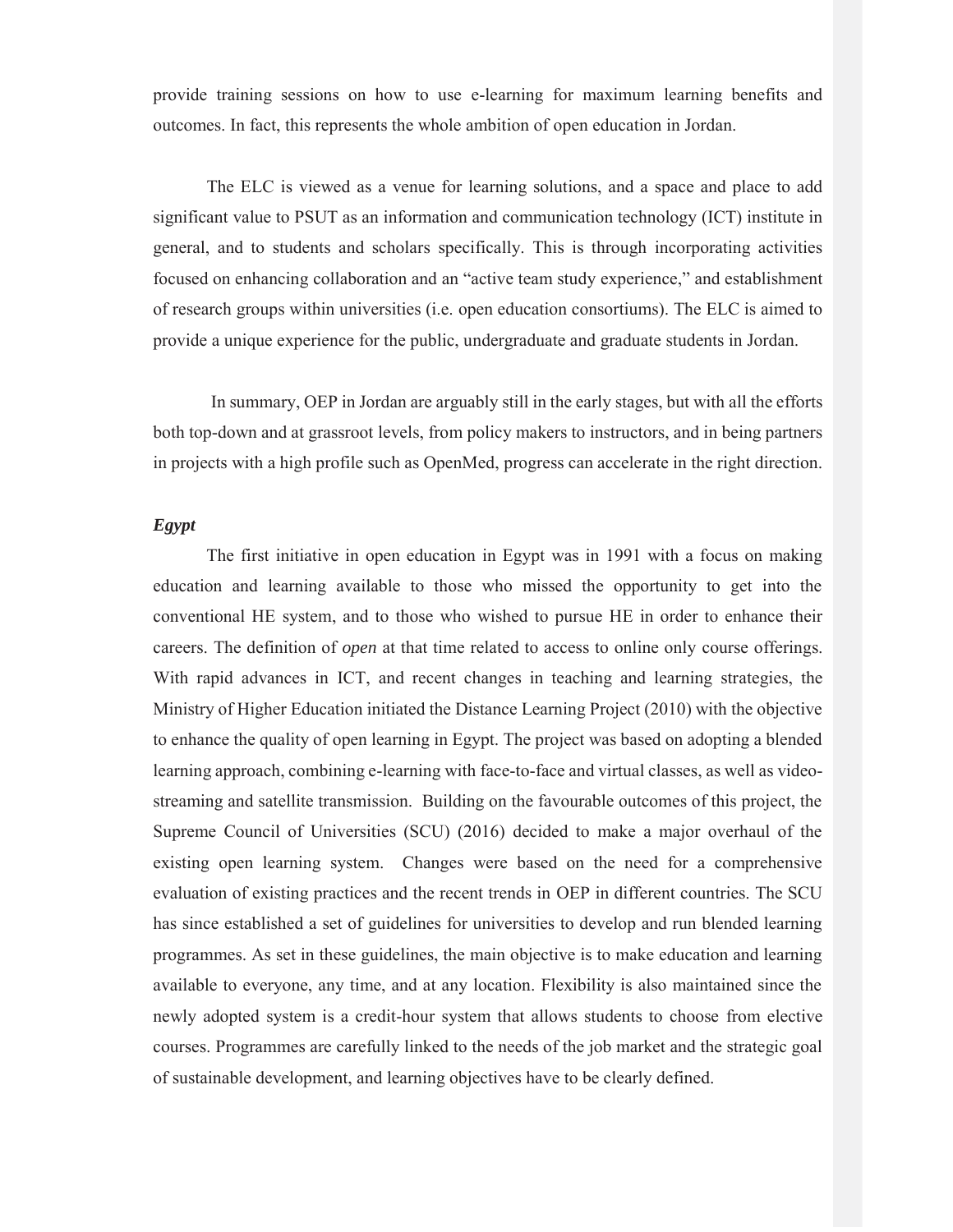Since the newly adopted system has an e-learning component, the SCU has continued to develop its profile in online education, through the establishment of open education centres in several of its universities, as a service provider. The role of these e-learning education centres is to help in producing online interactive courses to train faculty members in using learning management systems, and training administrators on issues related to registration, evaluation, to encourage professors to participate in producing the e-content of the courses. In the existing system, students have to register for a programme and pay tuition fees. advisement, and other administrative issues. E-learning education centres also offer incentives

 The SCU initiative is built on a number of factors that aim to contribute to its success. Such factors include the readiness of faculty members to improve teaching methods and develop learning materials, the availability of supporting technologies to produce the courses, and the willingness of students to use technology as a tool for learning.

 What is evident is that OEP and programmes offered by the Egyptian governmental universities vary in their definition of "open" and reflect the character of each university, and and Alexandria University are taking the lead on re-defining the concept of open in line with the UNESCO definition, and are focused on spreading awareness of OEP and OER and taking direct action to model such practices. Key steps taken to date have focused on raising awareness about the importance of OER and its benefits among the academic community (faculty members, administration, students); establishing a lab in each university to produce OER (one of the intended outcomes of the project); providing the technical support by training technical staff in the labs; training faculty members to produce OER; emphasizing its importance in enhancing the teaching/ learning environment; and, adopting policies to evaluate the current and upcoming development of OER in the short-term, in order to give feedback to the designers/creators, and as necessary to make any quality changes recommended in order to develop them. A further example of change in practices is at Cairo University, which does not currently have a formal policy or strategy on OEP; however, the university is pursuing the development and expansion of OER through co-operation with the Egyptian Knowledge Bank, and is aiming to develop an institutional repository from which it can release educational content under open licenses. As will be explained in the following section of the chapter, academics from both Cairo and Alexandria University are actively participating as members ways to meet the needs of the surrounding locale. Participating in OpenMed, Cairo University of "local learning circles," as part of the OpenMed online course collaboratively designed and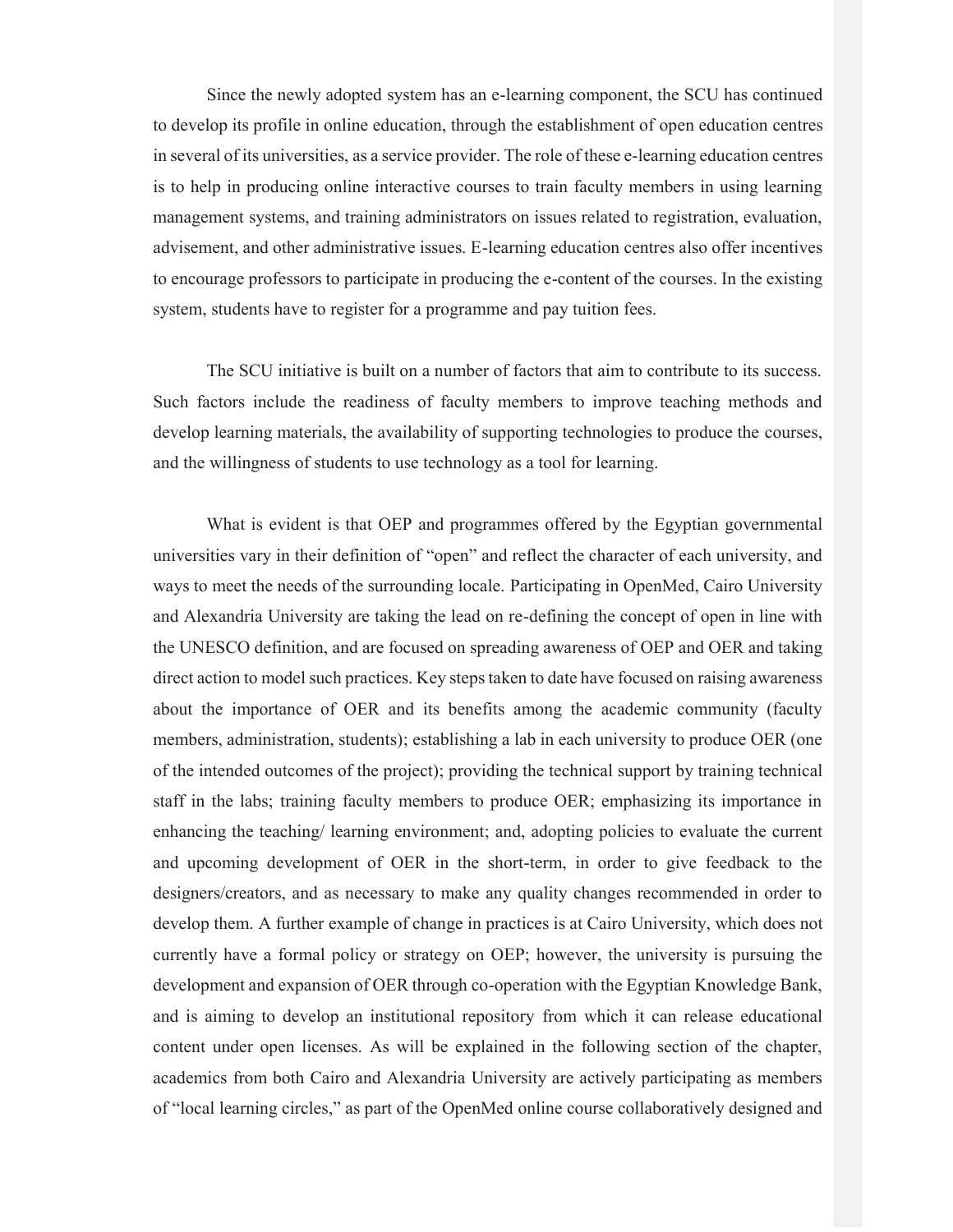delivered by OpenMed partners. The members of these learning circles will then cascade what they have ascertained and act as trainers and transmitters of knowledge to colleagues in their development of staff working with OER and OEP in Egypt. universities and other universities, thus creating a sustainable model for the continuing

#### **Fundamentals OpenMed Capacity-building Course: "Open Education: Fundamentals and Approaches"**

The OpenMed course "Open Education: Fundamentals and Approaches" was has been designed as part of the third project phase. The course ran as a pilot from September 2017 to March 2018, involving 70 teachers from across the partner HEIs. Following this pilot phase, the course was has been revised, based on the feedback received by learners and facilitators.

From a pedagogical perspective, the course has adopted Fink's (2003) integrated approach to course design. Whilst a Western taxonomy, it was adopted through its focus beyond rote learning, or straightforward application of skills, towards the development of more creative, engaging and reflective "significant" learning experiences as both process and outcome. As such, the course is adopteding an active learning approach, composed of three phases. Phase one dealts with an intense face-to-face element, bringing together the learners participating in the pilot phase of the course, with the aim of creating a learning community, including the introduction of the learning activities. During phase two, learners worked through a number of online learning activities, during which they weare expected to take a number of course modules and complete assessment tasks proposed. This phase operatedis run through Local Learning Circles (P2P University, 2015), whereby groups of learners meet face to face to collaboratively work through the online activities. Each learning circle wais coordinated by a team of local facilitators, who were are in charge of organising meetings, supporting learners, assessing activities, and reporting back to the wider OpenMed partner community.

In terms of content, the training programme covereds the following five modules/learning units: Introducing Openness in Education; Open Licensing and Copyright; Creating and Reusing OER; Localising OER and MOOCs; and Open educational Practices. In skills they hadve acquired to develop a *final project work* aimed at opening up their teaching. The project work wais fully integrated with the online phase and builteds upon five steps that phase three, following the online learning experience, learners weare expected to apply the weare taken at the end of each module: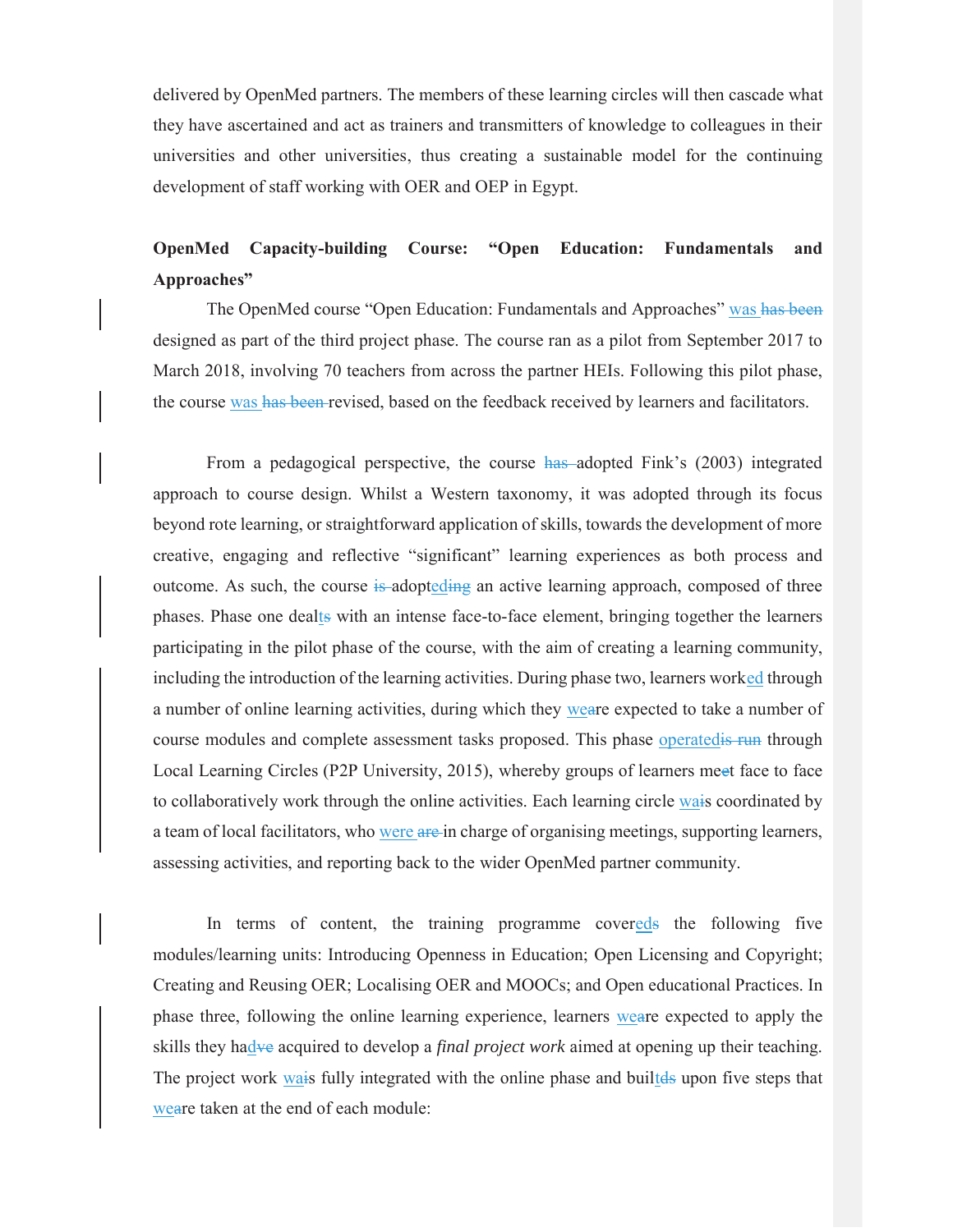Step 1. Pledge to open up a course/ or teaching;

Step 2. Identify open licenses to be applied to teaching courses,

Step 3. Use OER in teaching,

Step 4. Localize OER to a specific course/context, and

Step 5. Develop an open teaching plan and share it with a learning community.

EIdeally, each project work resulted in should end up with the creation of some type of OER, formally licensed and complemented by a tailored, open teaching strategy. The who produced them – as well as by other educators - within their teaching activities. intention being that these resources and contents would beare used thereafter by the learners

## **Intercultural Learning and Promoting Bottom-up and Top-down Approaches to the Sustainable Integration of OEP**

 In responding to the need to break boundaries and build bridges across knowledge- sharing communities, OpenMed has supported positive action amongst academics working integration of Mediterranean communities and economies (Scalisi, 2016). This has included ways to support academic capacity-building in appreciating the value of adopting OEP in terms of building skills in digital fluency and engaging in the use and creation of OER as a means of sharing, combining and updating teaching and learning content (Weller, 2014; Wiley, 2006). In particular, a focus has been on ways to consider the influence of cultural diversity when considering the exchange of educational content as a means to democratise access to education has included an active decolonization approach which embraces diverse knowledgies and languages as reciprocal exchanges of cultural wealth. across both shores of the Mediterranean in promoting cooperation networks, necessary for the (Butcher & Hoosen, 2014; Maya Jariego, 2017). Following Aman (2017) and Patel (2017) this

 The OpenMed course is an example of an open and intercultural learning experience in a number of ways. For example, it wais based on a pedagogical approach that privileges collaboration and reflection for individual learning, leaving space for co-creation among learners from different cultural backgrounds. In adopting Fink's (2003) integrated approach to course design, the OpenMed course aimeds to create a significant learning experience for those involved, building upon the different cultural and contextual backgrounds of participants, and enhancing social interactions with others (Herbert, 2006). The course was has been designed and produced in a fully collaborative fashion by a multi-national team composed of experts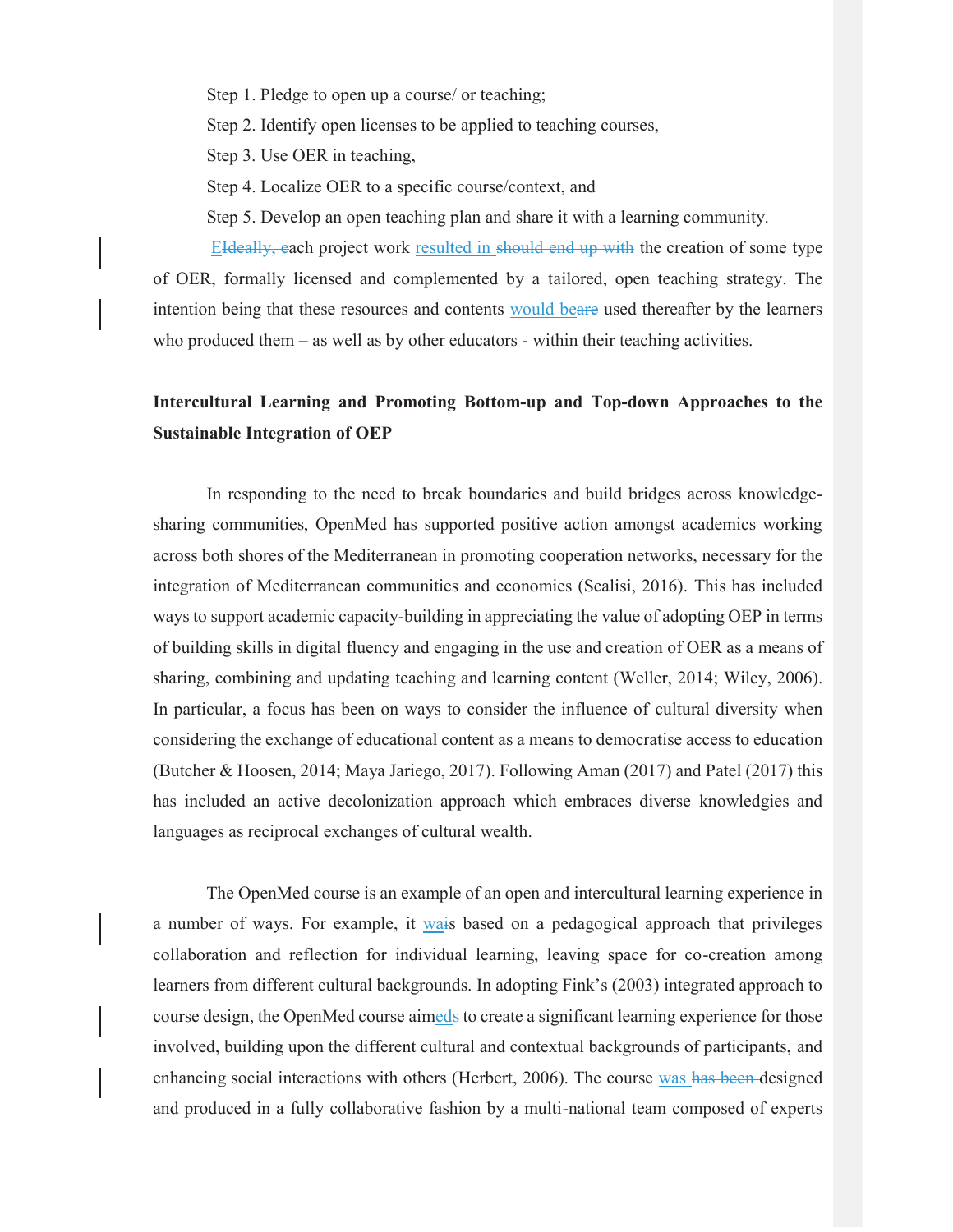across a range of participating HEIs from Europe, the Middle East and North Africa, taking into account, as much as possible, the features and needs of the target population and the learning habits of each involved community. As Forsman (2012) contends this is key to providing experiences that allow awareness of cultural diversity that can, in turn, contribute to academic development. In addition, the course containeds a module on adaptation of OER and MOOCs to the specificities of the involved target communities. This module develops the competences to adapt OER to the local contexts of the Middle East and the Maghreb, as well as to address an international audience, in this way, a more thoughtful consideration and understanding regarding the applicability and usability of these resources in different cultural settings is enabled (Zualkernan, Allert & Qadah, 2006). Furthermore, the course wais based on collaborative local learning circles, where learners hadve the possibility to customize and localize the course to their needs, encouraging the application of course content to real-life problems. This includeds having facilitators who care about the subject of OEP and who desire to engage with learners, and who have good systems in place for feedback and assessment (Fink, 2003). Through the course discussion forum, the learning circles offered a space within which to discuss course themes, through intercultural and peer- to- peer learning experiences, allowing for the exchange of views, practices, and ideas among colleagues coming from different universities, countries and cultural settings (Gervedink Nijhuis et al., 2013). As noted by Deardorff (2009), an important focus for fostering intercultural learning concerns the ways in which the content is delivered and how it engages learners in the process and through a pedagogy which values the intercultural resources learners themselves bring. The active learning approach adopted by the course, and underpinned by Fink's (2003) experiential and constructivist pedagogy, provideds a very practical approach towards open education, with the idea that, after having taken the course, academics / teachers should be able to use OER and implement open teaching practices in their daily work. Further, the course adoptedtakes a strong contextualisation approach, starting from the fact that many resources and courseware of good quality exist that could be shared and adapted to the needs of the learning communities (Wimpenny et al., 2018).

 learning (Oblinger, 2006), while embracing a top-down and bottom-up approach to OpenMed has stimulated transition and transformation in how reconfiguring an open education learning space (within a networked context) has facilitated partners' own learning, as well as institutional, formal and informal, experiential, interactive, online and social educational change. Together, with project partners and wider educational community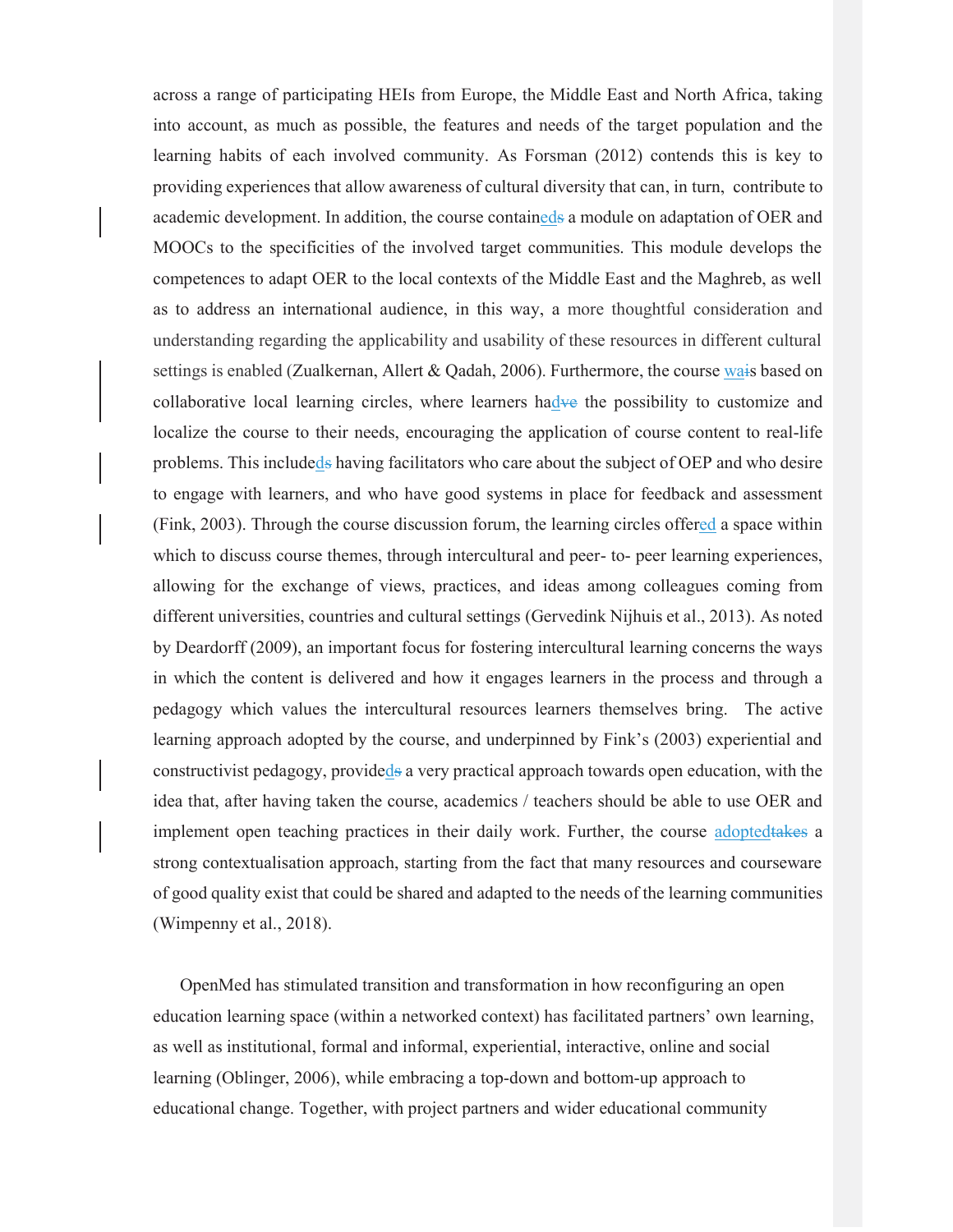networks, change has been mobilized by influencing senior management through the quality HE in the Mediterranean region. Educational Resources (OER) Regional Agenda<sup>10</sup>, the development of Institutional Roadmaps, and by training opportunities, to inspire educators themselves to embrace and adopt OEP. The alignment of all these strategies ensure an inclusive and equitable access to

 definition of OER to appropriately target and mobilise their institutional practices, as well as influence national and regional agendas and education and policy strategies, work on this continues, as does the cultural acceptability of open education and distance learning in the S-M in general (Elshamy, 2016). Nonetheless, preliminary findings about the collaboration and learning dynamics experienced in the pilot run of the OpenMed Open course weare largely positive, based on qualitative feedback mainly provided by the learning circle facilitators, and on the analytics gathered from the course platform (Sakai<sup>11</sup>). Information sharing and collaborative learning took is taking place, not only within the local learning circles within institutions – but also within and across the countries participating in the pilot. This wais an encouraging finding that indicates the collaboration readiness of universities from the S-M to engage in regional dialogues, learn from one another's experiences and display a willingness to discuss common challenges and innovative solutions, as advocated by Fink (2003). Further, a wide range of useful project works haveare beening developed, both based on the work of individual learners and of small teams from the same learning circles. This encouraging evidence suggests that the OpenMed course hasis not only offereding a meaningful learning experience to participants (Falconer & Littlejohn, 2007), but hais also resulteding in the creation of a set of artefacts (i.e. OER, new curricula, new teaching strategies, etc.) that will Whilst the partners weare working to a closer resemblance of the UNESCO (2012) represent an important knowledge bank for open education in the S-M region.

Whilst OpenMed has beenis making great strides in its efforts to mobilise change in widening participation in OEP and use of OER, and moving from theoretical goals to actual practices, the move from institutional level practices to national levels of impact for each partner, while

l

 HE in the S-M countries, the Educational Resources (OER) Regional Agenda presents a set of strategic actions aimed at maximising the benefits of OER and OEP to increase the access, the quality and the equity of HE in the <sup>10</sup> Starting from an understanding of the long-term challenges and priorities which are necessary for opening up region.

<sup>&</sup>lt;sup>11</sup> Sakai Platform, Digital Open Learning Platform https://www.sakaiproject.org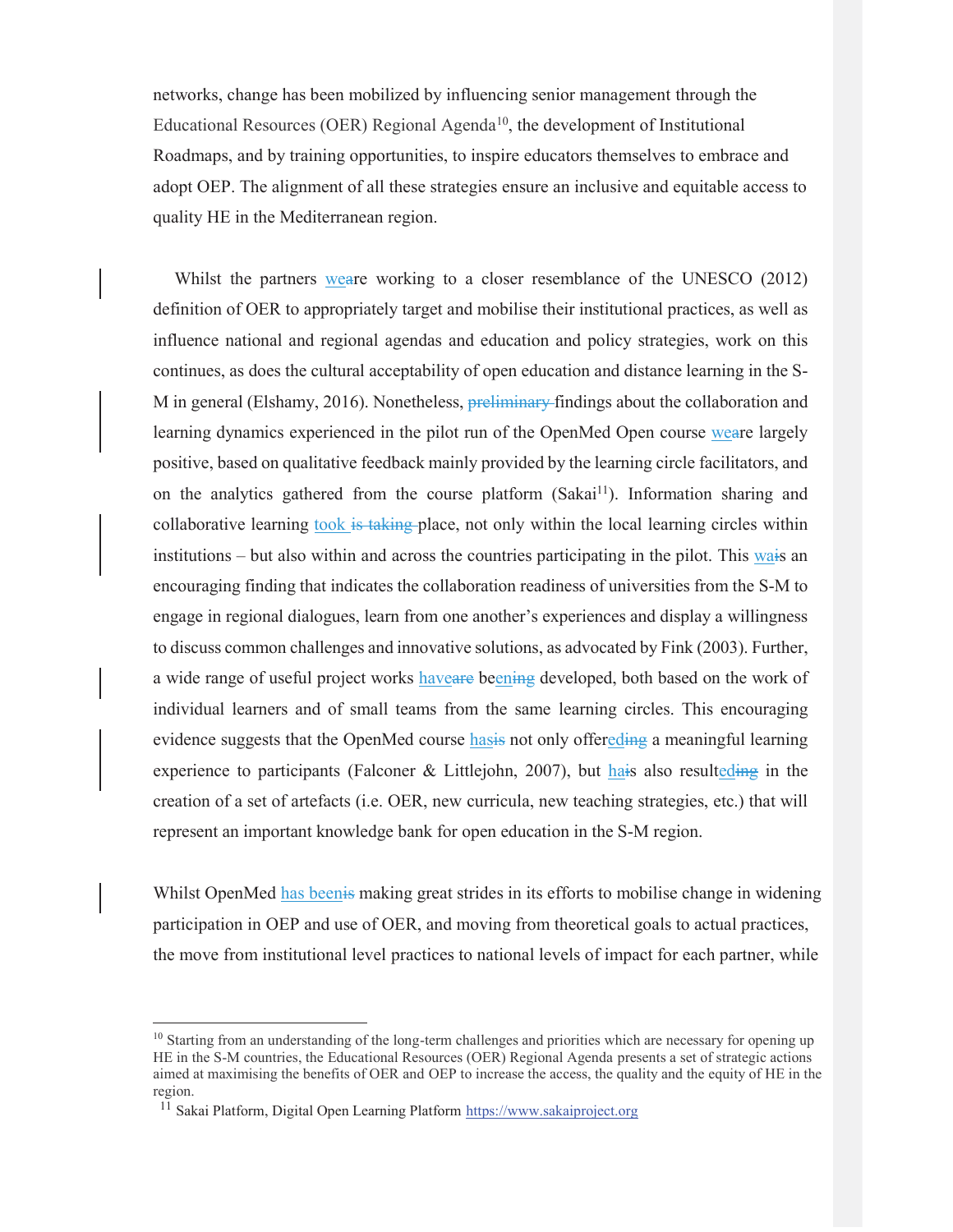provided opportunities for the S-M higher education stakeholders to discuss, revise, and Declaration is addressed to the Moroccan and International authorities, educational institutions; primary and secondary schools, private and public universities, as well as all and develop OER and OEP in the country, with academics from Cadi Ayyad University in in French and English, is now serving as a petition, requesting international endorsement Educational Authorities at governmental level, and other dignitaries such as rectors and deans. The Declaration is gathering widespread support and is almost at its target of collecting over 85 signatures out of the initial 100 requested. not straightforward, *is* ongoing. Alongside the National OER Strategy Forums<sup>12</sup>, which validate the open educational Resources (OER) regional agenda being developed by OpenMed, partners in Morocco have developed and published a National Declaration<sup>13</sup>. This organizations and individuals involved in education and training - including galleries, libraries, archives centers and museums. As such it is intended to further support, enhance Marrakesh and Ibn Zohr University in Agadir leading the project. The Declaration, published from the open education global community, before being presented to the Moroccan

 A key challenge remains in changing perspectives across all levels of education policy, development and practice, and in developing and re-positioning open education within the respective regions as valid and significant. Managing this transition will take time and requires a focus at all levels of education not only in providing the necessary leadership and resources required to develop strategic planning and academic development, but in working with academic champions locally and in direct engagement with students.

#### **Conclusion**

l

 Open education is not only about learning and practice, it is also about giving and sharing in order to produce knowledge to the digital community. Knowledge must be shared and spread, teachers encouraged to network and collaborate on course development, and institutions discouraged from fragmentation and the production of their own slight variations context) has facilitated partners' own, and others' formal and informal, experiential, on the same course (Weller, 2014). As project partners, OpenMed has stimulated transition and transformation in how reconfiguring an open education learning space (within a networked

<sup>&</sup>lt;sup>12</sup> https://openmedproject.eu/results/national-oer-strategy-forums/

<sup>13</sup> https://openmedproject.eu/oer-morocco-declaration/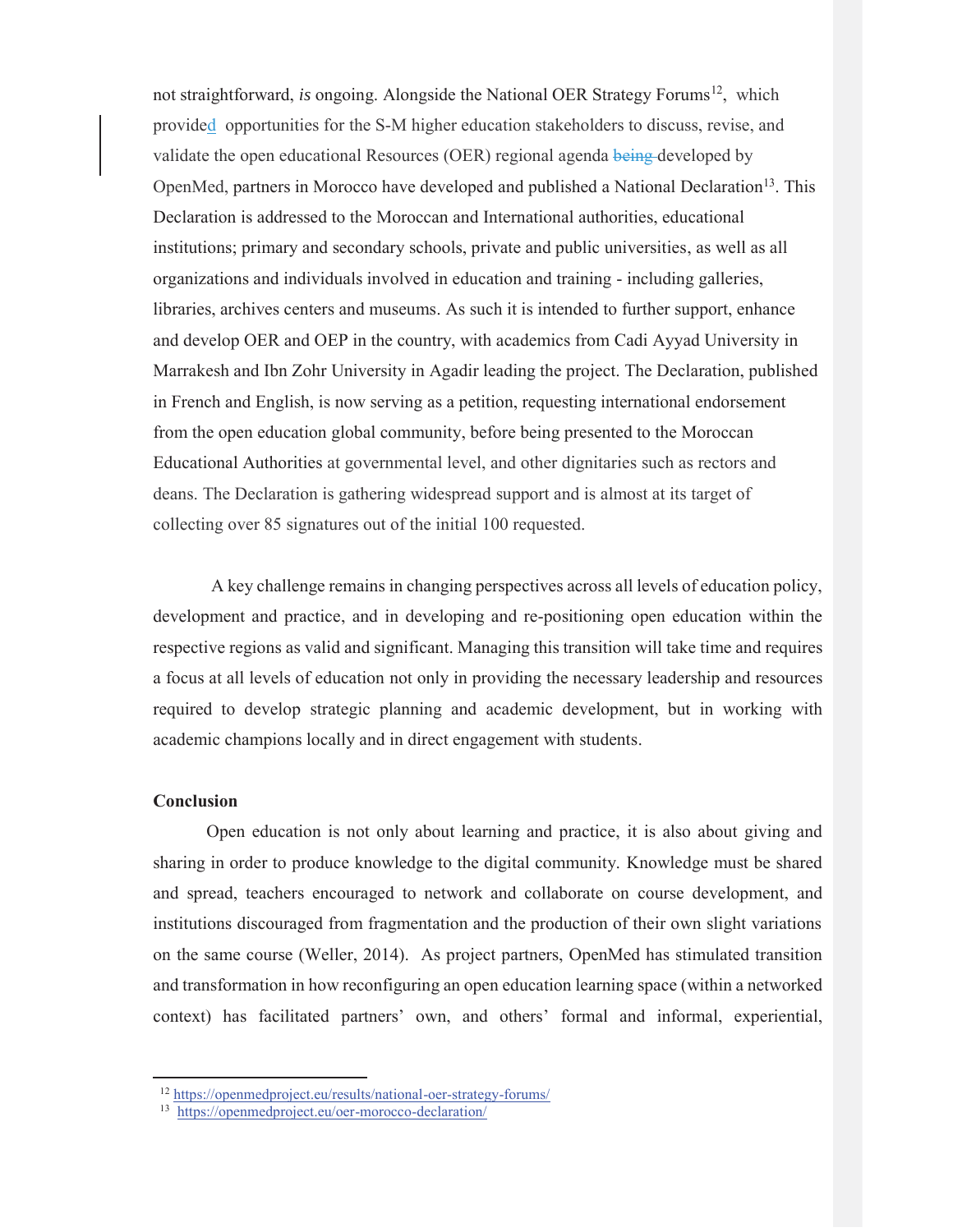interactive, online and social learning (Oblinger, 2006). From the start, the partners were have been encouraged to consider their own cultural practices and expectations of one another and have been challenged to embrace a range of OEP whilst striving to adhere to UNESCO's definition. The project partners continued to find ways to navigate a way through their similarities and differences in terms of demographic, cultural and institutional characteristics during partner meetings and in developing project frameworks and outputs to cascade onto others.

#### **Acknowledgments**

 The OpenMed project is funded by the European Union Erasmus+ Programme, and involves the work of a number of institutions, namely: UNIMED, Mediterranean Universities Union, Italy (coordinator), Politecnico di Torino, Italy, Universidad Internacional de La Rioja, Spain, University of Seville, Spain, Coventry University, UK, Cairo University, Egypt, of Arab Universities, Jordan, German Jordanian University, Jordan, Princess Sumaya Alexandria University, Egypt, Cadi Ayyad University, Morocco, Université Ibn Zohr, Morocco, Birzeit University, Palestine, An-Najah National University, Palestine, Association University for Technology, Jordan.

 This paper has also drawn on content developed from a wide range of contributions over the project time period by the OpenMed partners.

#### **References**

 Affouneh, S. J., & Amin Awad Raba, A. (2017). An Emerging Model of E-Learning in Palestine: The Case of An-Najah National University. *Creative Education*, 8, 189-201.

 Affouneh, S. J., Wimpenny, K., Ra'Fat Ghodieh, A., Alsaud, L., & Obaid, A. (2018). Reflection on MOOC Design in Palestine: A MOOC as a tool for nationality building. *The International Review of Research in Open and Distributed Learning,* (Second issue of 2018). http://www.irrodl.org/index.php/irrodl/article/view/3469/4610

 Aman, R. (2017). *Decolonising Intercultural Education: Colonial differences, the geopolitics of knowledge, and inter-epistemic dialogue*. London: Routledge.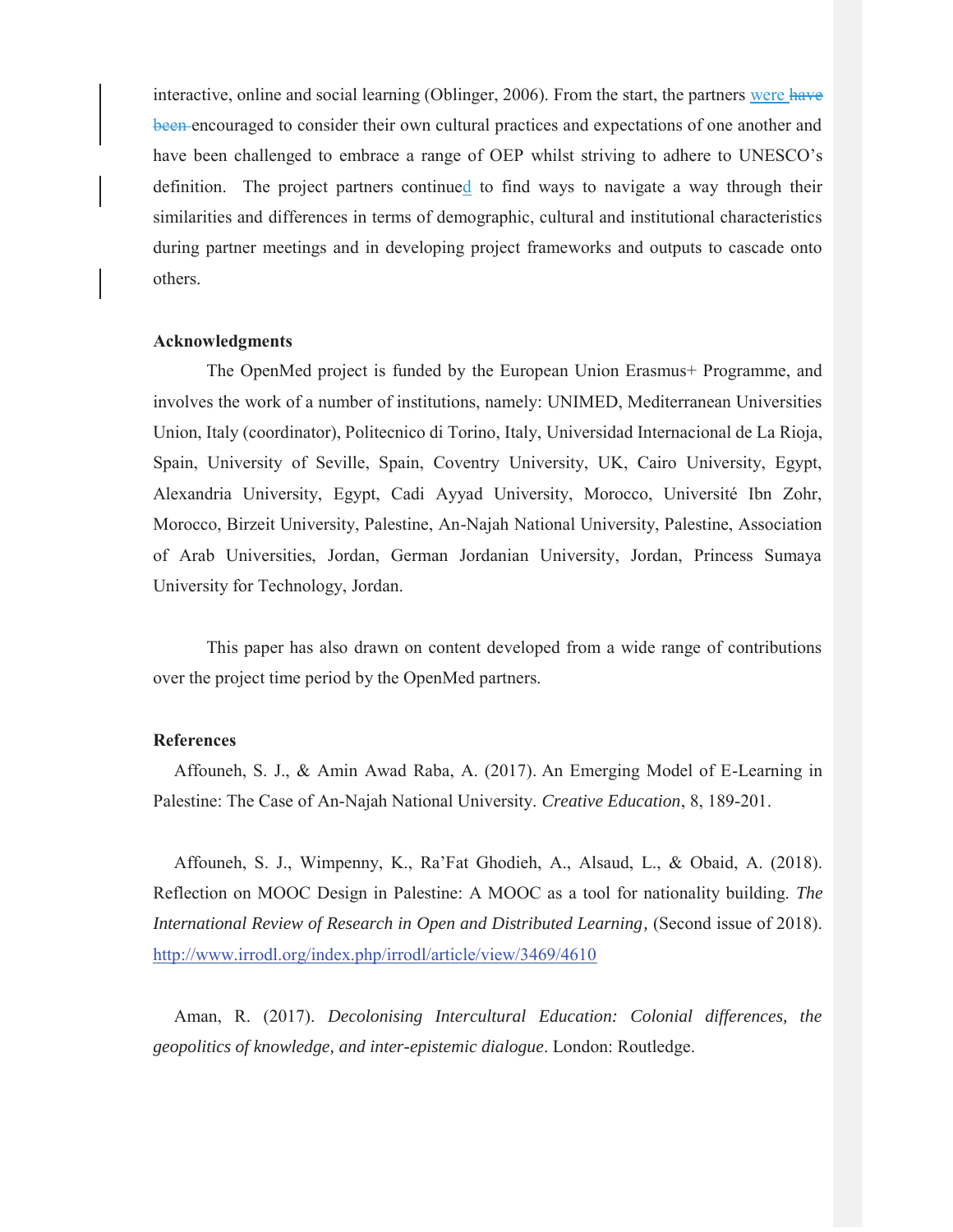Beetham, H., Falconer, I., McGill, L., & Littlejohn, A. (2012). Open Practices: A briefing paper. *JISC*, 1 – 12 https://oersynth.pbworks.com/w/page/51668352/OpenPracticesBriefing

Tubaishat, A., Bhatti, A., & Qawasmeh, Eyas El. (2009). ICT experiences in two different Middle Eastern Universities. *Issues in Informing Science & Information Technology*, (3) 667- 679. (ISSN: 1547-5840)

 Bouhlila, D. S. (2015). The Heyneman–Loxley effect revisited in the Middle East and North Africa: Analysis using TIMSS 2007 database. *International Journal of Educational Development,* 42, 85-95.

 in secondary schooling. *Journal of Learning for development,* 3 (1). Accessed at: http://jl4d.org/index.php/ejl4d/article/view/68/48 Butcher, N. & Hoosen, S. (2014). Harnessing OER to drive Systematic Educational Change

 Cilliers, L. (2014). *A marriage of convenience: massification of higher education and a*  ation of Higher Education and a Learner Management System *learner management system*. ICERI2014 Conference, Seville, Spain. Accessed at: https://www.researchgate.net/publication/286167383 A Marriage of convenience Massific

 Commonwealth of Learning and UNESCO (2012). *Survey on Governments' Open educational Resources (OER) Policies*. Prepared for the World OER Congress, June 2012 by Sarah Hoosen of Neil Butcher & Associates for the Commonwealth of Learning and UNESCO. Accessed at: http://www.unesco.org/fileadmin/MULTIMEDIA/HQ/CI/CI/pdf/themes/Survey\_On\_Govern

ment\_OER\_Policies.pdf

Deardoff, D. (2009). *The SAGE Handbook of Intercultural Competence*. Thousand Oaks, CA. ISBN: 9781412960458.

 El Hassan, K. (2013). Quality assurance in higher eduaction in 20 MENA ecnomies. *Higher Education Management and Policy*, 24 (2) 73 – 84.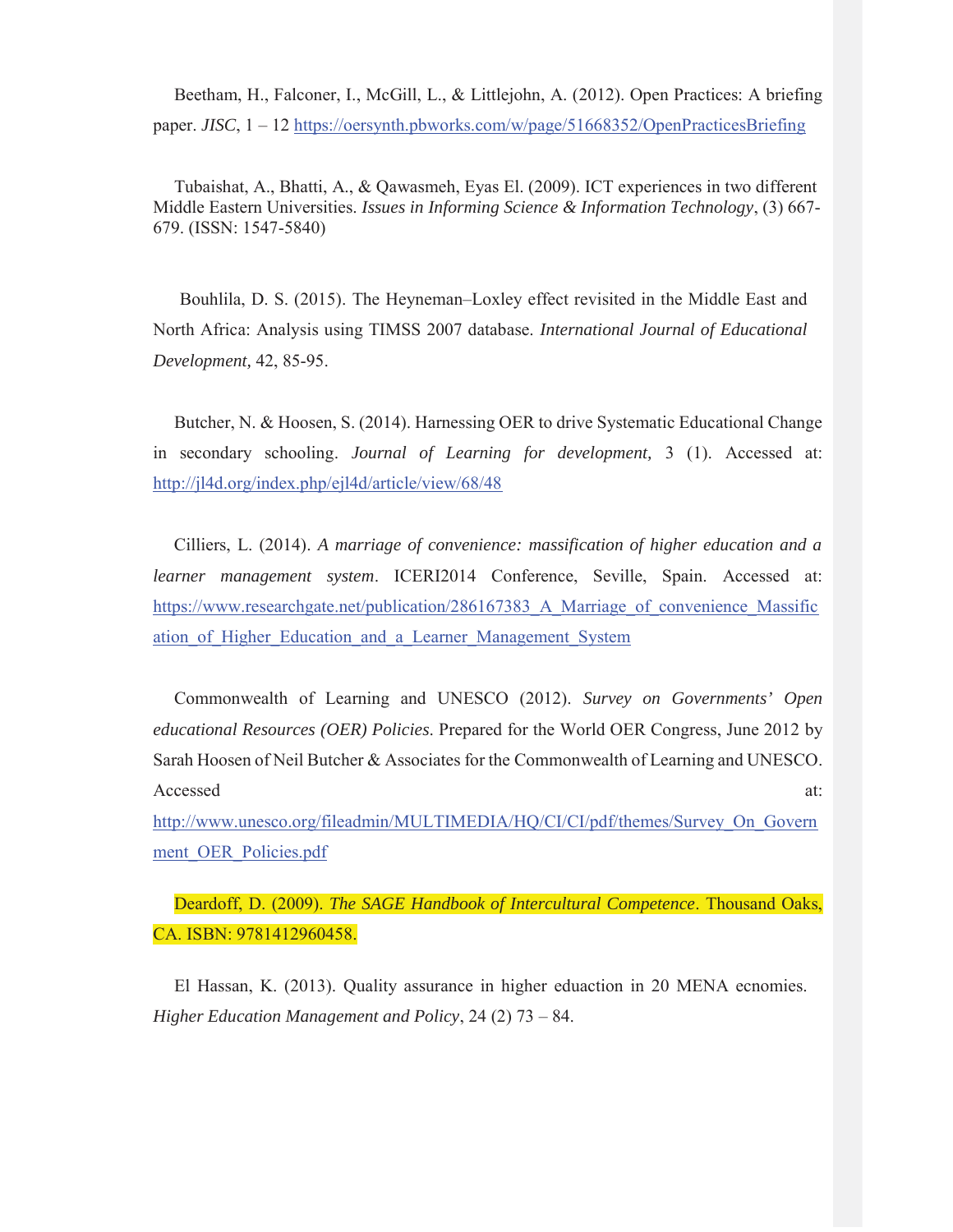Elshamy, A. (2016). *Egypt Reconsiders 'Open Learning'*. Al-Fanar Media, News and Opinion about Higher Education. Accessed at: https://www.al-fanarmedia.org/2016/01/egyptreconsiders-open-learning/

 Falconer, I., & Littlejohn, A. (2007). Designing for blended learning, sharing and reuse. *Journal of Further and Higher Education*, 31 (1), 41 – 52.

 Fink, L. D. (2003). *Creating Significant Learning Experiences*, John Wiley & Sons, Incorporated.

 Fichten, C. S., Asuncion, J., & Scapin, R. (2014). Digital Technology, Learning, and Postsecondary Students with Disabilities: Where we've been and where we're going. *Journal of Postsecondary Education and Disability*, 27 (4), 369 – 379.

 from transmission of facts to dialogical uptake. *Educational Action Research, 20*(4), 483-496. Forsman, L. (2012). Investigating the cultural dimension in foreign language education –

Freire, P. (1970). *Pedagogy of the Oppressed*. New York: Penguin Books.

 Gervedink Nijhuis, C. J., Pieters, J. M. & Vogt, J.M. (2013). Influence of Culture on Curriculum Development in Ghana: an undervalued factor? *Journal of Curriculum Studies,*   $45, (2)$   $225 - 250.$ 

 Guri-Rosenbilt, S., Sebkova, H., & Teichler, U. (2007). Massification and Diversity of Higher Education Systems: Interplay of Complex Systems. *Higher Education Policy*, 20 (4) 373 – 389.

 Harbi, S. E. (2016). The opportunities and challenges of OER in the MENA region, *In* K. Wimpenny, S. Merry, G. Tombs, & D. Villar-Onrubia, (Eds) *OpenMed: Opening up Education in South Mediterranean Countries.* Compendium, July, 2016. p. 41 Accessed at: https://openmedproject.eu/results/compendium/

 Heyneman, S. P. (1997). The quality of education in the Middle East and North Africa (MENA). *International Journal of Educational Development. 17*(4), 449-466.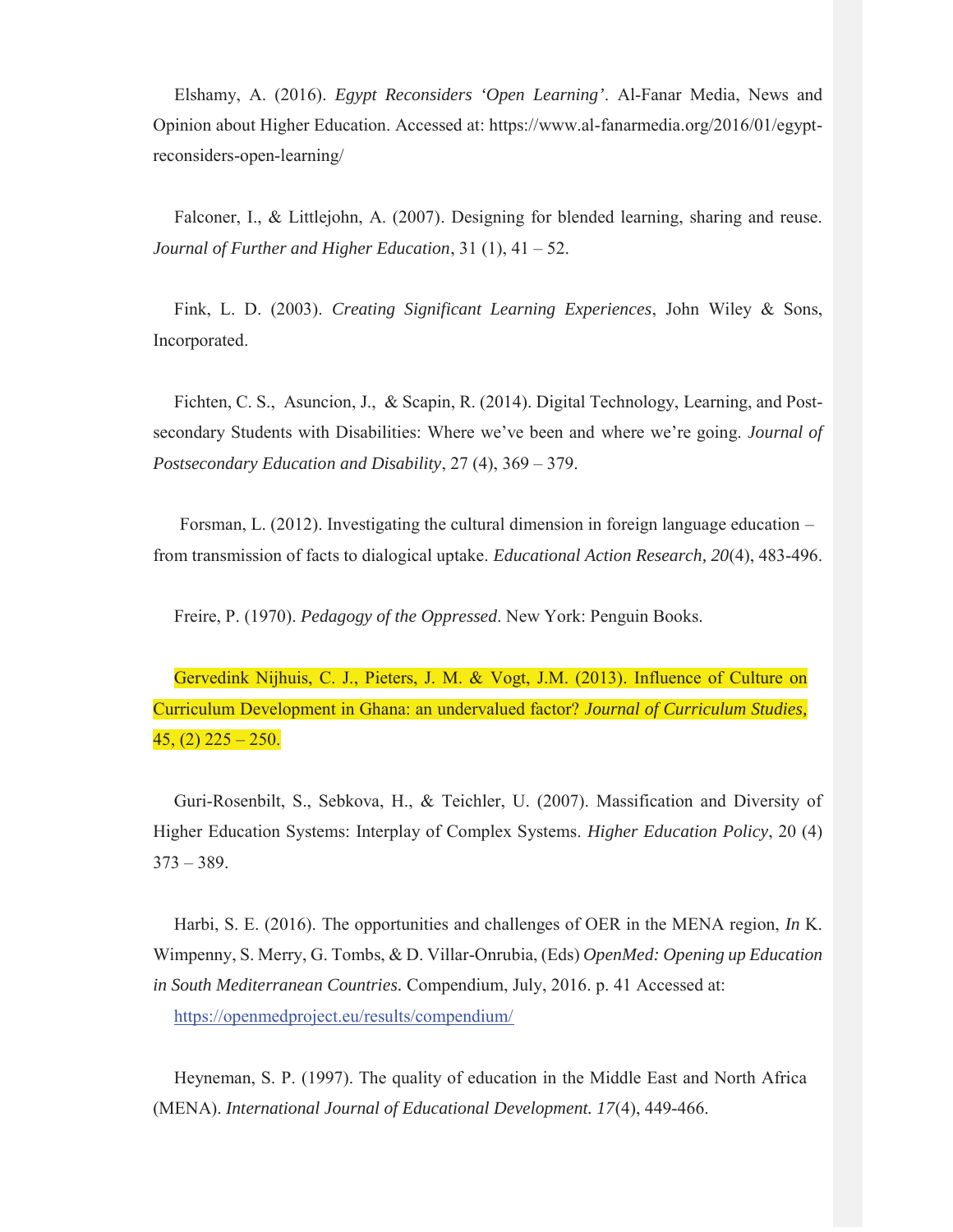Hu, E., Li, Y., Li, J. & Huang, W-H. (2015). Open educational resources (OER) usage and barriers: a study from Zhejiang University, China. *Education Technology Research Development*, 63, 957–974. DOI 10.1007/s11423-015-9398-1.

 Jemni, M., and Koutheair Khribi, M. (2016) Toward Empowering Open and Online Education in the Arab World Through OER and MOOCs, In: Jemni M., Kinshuk, Khribi M. (eds) *Open education: from OERs to MOOCs.* Lecture Notes in Educational Technology. Springer, Berlin, Heidelberg.

 Lane, A. (2012). Widening participation in higher education through open educational resources. In A. Okada, T. Connolly, & P.J. Scott (Eds.), *Collaborative Learning 2.0: Open educational Resources*. Hershey: IGI Global, 1–15.

 Maya Jariego, I. (2017). Localising Open educational Resources and Massive Open Online CourseCourses. . In F. Nascimbeni, D. Burgos, A. Vetrò, E. Bassi, D. Villar-Onrubia, K. Winpenny, Maya Jariego, O. Mimi, R. Qasim, & C. Stefanelli (Eds.), *Open education: fundamentals and approaches. A learning journey opening up teaching in higher education.*  Erasmus+ Programme of the European Union.

 *and open educational resources.* In Proceedings of the 6th International Conference of Navarrete, R., & Luján-Mora, S. (2013). *Accessibility considerations in learning objects*  Education, Research and Innovation, 521-530.

 Oblinger, D. (2006). Space as a Change Agent, In D. Oblinger (Ed.), *Learning Spaces, Educase E-Book*, Chapter 1. Accessed at: https://net.educause.edu/ir/library/pdf/pub7102a.pdf

Patel, F. (2017). Deconstructing internationalization: Advocating glocalization in international higher education. *Journal of International and Global Studies*. 8 (2) 64 – 82. http://www.lindenwood.edu/files/resources/64-82-deconstructing-internationlization.pdf

 Petrovic-Dzerdz, M. & Trepanier, A. (2018). Online hunting, gathering and sharing – a return to experiential learning in a digital age. *The International Review of Research in Open*  http://www.irrodl.org/index.php/irrodl/article/view/3732*and Distributed Learning,* 19 (2). http://dx.doi.org/10.19173/irrodl.v19i2.3732. Accessed at: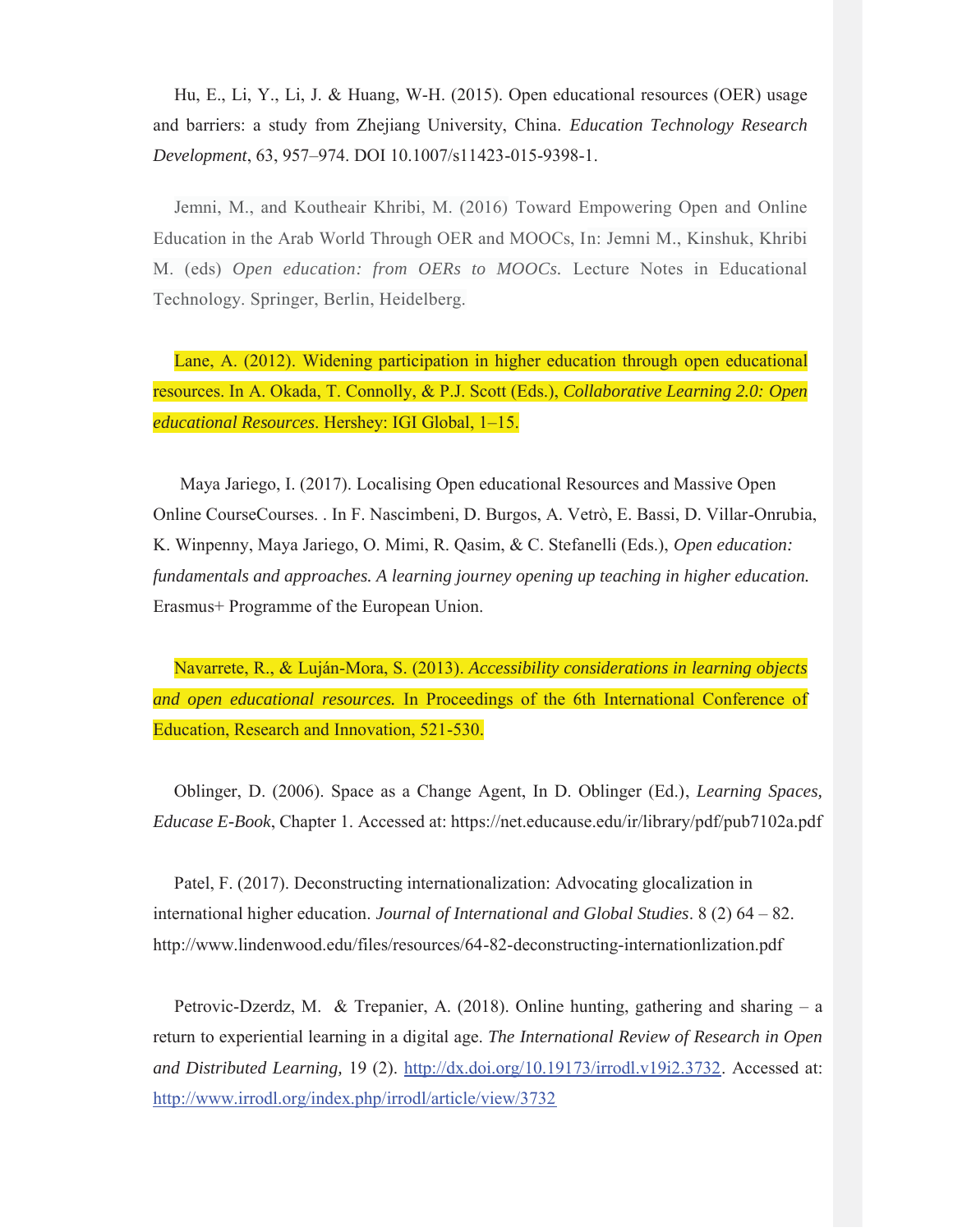P2P University, (2015). *Learning Circles*. Accessed at: https://learningcircles.p2pu.org/en/

 RecoNow (2016). *The Higher Education System in Palestine: National Report*. Co-Funded by http://www.reconow.eu/files/fileusers/5140\_National-Report-Palestine-RecoNOW.pdf by the Tempus Programme of the European Union. Accessed at:

Regional Focus Issues: Learning Technologies in the Middle East. (2009). *IRRODL,* 10 (2) Various Authors. http://www.irrodl.org/index.php/irrodl/article/view/1103

 Rhema, A. (2010) Towards E-Learning in Higher Education in Libya. *Issues Informing Science and Information Technology,* 7, 423 – 437.

 Rolfe, V. (2017). Striving towards Openness: But what do we really mean? *The International Review of Research in Open and Distributed Learning,* 18 (7). Accessed at: http://www.irrodl.org/index.php/irrodl/article/view/3207/4461

 Tombs, & D. Villar-Onrubia, (Eds) *OpenMed: Opening up Education in South Mediterranean*  Scalisi, M. (2016). Introduction to the OpenMed Project *In,* K. Wimpenny, S. Merry, G. *Countries.* Compendium, July, 2016. pp.17-18.

https://openmedproject.eu/results/compendium/

 https://eacea.ec.europa.eu/sites/eacea-site/files/countryfiches\_egypt\_2017.pdf European Commission (2017) *Overview of the Higher Education System: Egypt* 

 The European Framework for the Digital Competence of Educators (DigCompEdu) (2017). Accessed at: https://ec.europa.eu/jrc/sites/jrcsh/files/digcompedu\_leaflet\_en-2017-10-09.pdf

The World Bank (2010). *A Review of Egypt's Higher Education.* Accessed at: http://www.worldbank.org/en/news/feature/2010/03/25/review-egypts-higher-education

 Tubaishat, A., Bhatti, A., & El-Qawasmeh, E. (2006). ICT Experiences in two different Middle Eastern Universities. *Issues Informing Science and Information Technology*, 3, 667 – 678.